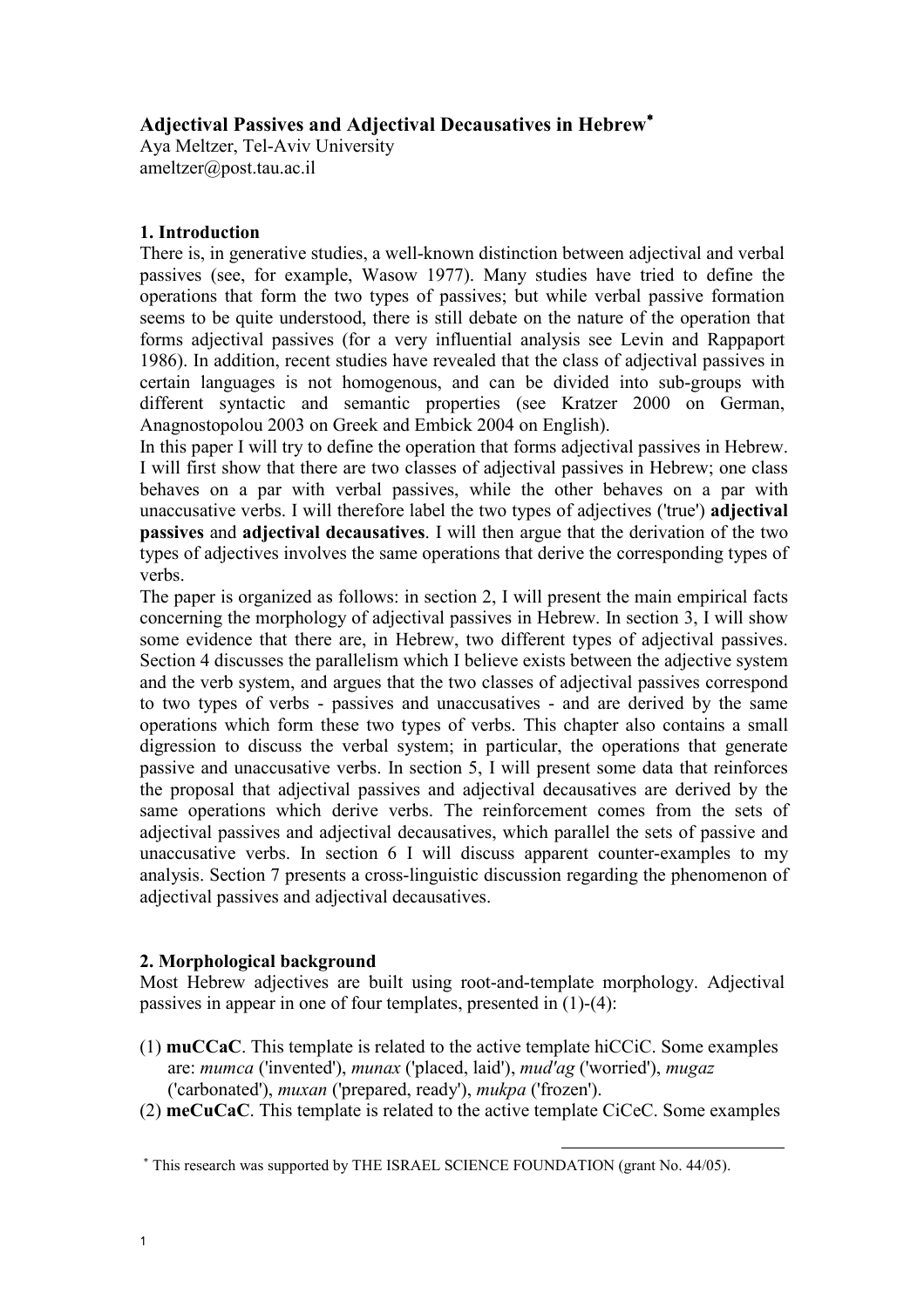are: megulgal ('rolled'), mevulbal ('confused'), mesulsal ('curly'), meluxlax ('dirty'), megulaf ('engraved, carved'), mecuyar ('drawn, sketched, illustrated').

- (3) niCCaC. This template is related to the active template CaCaC, and is comparatively rare for adjectives. Some examples are: nistar ('hidden, concealed, invisible'), nirgaz ('annoyed, angry, furious').
- (4) CaCuC. This template is also related to the active template CaCaC. Some examples are: hafux ('reversed, inverted, upside down'), kafu ('frozen'), sagur ('closed'), katuv ('written'), patu'ax ('open'), kavuy ('extinguished'), afuy ('baked').

The first three templates above are also used to derive verbal passives in the present tense. Thus, most of the forms in  $(1)-(3)$  are ambiguous, though their adjectival reading is more accessible. The fourth template, on the other hand, creates only adjectives. This can be seen when inserting the various forms into contexts that clearly demand a verb or an adjective: such contexts can serve as tests to determine whether a given form is a verb or an adjective (some of these contexts in Hebrew are given in the appendix).

### 3. Two types of adjectival passives in Hebrew

It is a well-known fact that verbal passives have an implicit external argument: the external argument of the corresponding active verb is inferred in passive sentences even when it is not realized syntactically. On the other hand, it is quite widely assumed (Levin and Rappaport 1986, Dubinsky and Simango 1996, Kratzer 2000, among others) that adjectival passives lack such an implicit argument. This was often shown using various tests which detect the existence of an implicit Agent.

A close examination of Hebrew data, however, reveals a more complex situation: while some adjectival passives indeed fail tests detecting an external argument, others pass such tests, and therefore seem to have an implicit external argument in their semantics after all.

In the following subsections I will discuss four diagnostics for the presence of an implicit Agent, and show that Hebrew adjectival passives behave non-uniformly with regard to them.

### 3.1 realization of an instrument

The first test that detects the existence of an implicit Agent is suggested by the Instrument Generalization, presented in Reinhart and Siloni (2005). This generalization states that an instrument phrase can only be realized in a sentence when an Agent is present in the sentence explicitly (mapped to the syntax) or implicitly (inferred).

As expected, verbal passives consistently allow the realization of an instrument (5):

(5)a. The soup was eaten with a spoon.

b. The window was broken with a stone.

Adjectival passives, on the other hand, behave non-uniformly with respect to this test. Some of them allow the realization of an instrument (6), while others disallow it (7):

(6)a. ha-mixtav katuv be-et. the-letter written in-pen 'The letter is written with a pen.' (adjectival reading)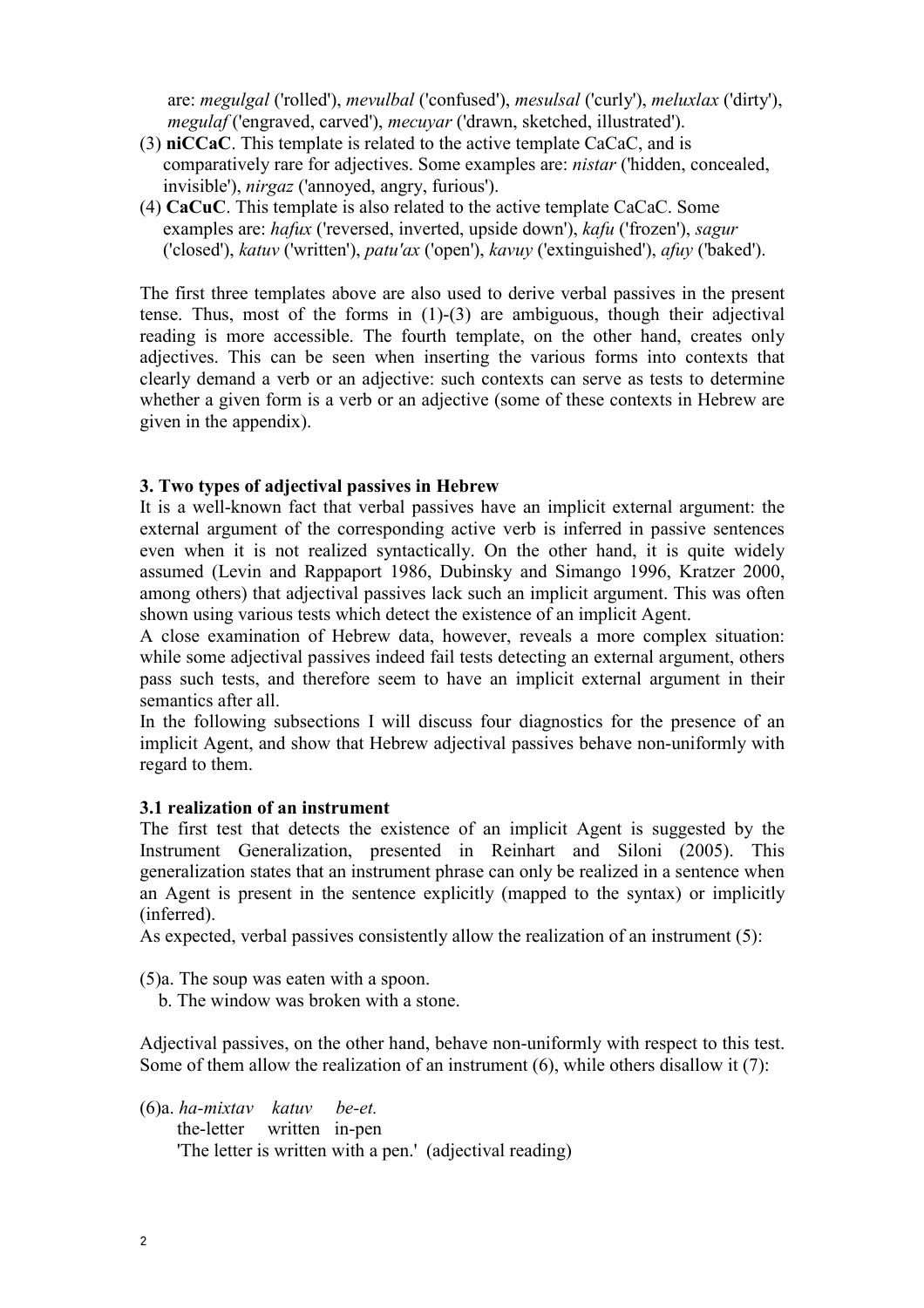| b <i>ha-kelev kašur be-recu'a</i> .                             |
|-----------------------------------------------------------------|
| the-dog tied in-leash                                           |
| 'The dog is tied with a leash.' (adjectival reading)            |
| c. ha-bayit na'ul be-mafte'ax.                                  |
| the-house locked in-key                                         |
| 'The house is locked with a key.' (adjectival reading)          |
| d. maks natan $li$ kufsa mudbeket be-devek plasti. <sup>1</sup> |
| Max gave to the box glued in-glue plastic                       |
| "Max gave me a box which is glued with plastic glue."           |
| (7)a.*ha-kise šavur be-patiš.                                   |
| the-chair broken in-hammer                                      |
| b.*ha-bayit patuax be-mafteax.                                  |
| the-house open in-key                                           |
| $c.*$ ha-yeled xavut be-maklot.                                 |
| the-child beaten in-sticks                                      |
| d.*ha-kufsa dvuka be-devek plasti.                              |
| the-box glued<br>in-glue plastic                                |
|                                                                 |

#### 3.2 Use of Agent-oriented adverbs

The second test that detects an implicit Agent has to do with the use of Agent-oriented adverbs: only an Agent, explicit or implicit, can license an Agent-oriented adverb. As with the previous test, verbal passives consistently behave as if an Agent is present in their interpretation:

(8)a. The soup was eaten hungrily.

b. The window was broken on purpose.

But in this case as well, adjectival passives behave non-uniformly. Some license an Agent-oriented adverb (9), other do not (10):

- (9)a. ha-sefer katuv be-kišaron. the-book written in-talent 'The book is written with talent.'
	- b. ha-xulca ha-zot tfura be-xoser mikco'iyut. the-shirt the-this sewn in-lack (of) professionalism 'This shirt is sewn unprofessionally.'
	- c. maks avar leyad poster mudbak be-rašlanut. Max passed by poster stuck in-carelessness 'There was on the wall a poster which was glued carelessly.'
- (10)a.\*ha-bakbuk sagur be-zadon.
	- the-bottle closed maliciously
	- b. \*ha-poster davuk be-rašlanut. the-poster glued in-carelessness

#### 3.3 Adjunction of a by-phrase

A third test for the detection of an Agent is offered by the by-phrase: a by-phrase can realize an implicit Agent, when there is one; a by-phrase is impossible when no

l

<sup>&</sup>lt;sup>1</sup> As explained in section 2, the form *mudbak* ('stuck') is ambiguous between a verb and an adjective. However, the post-nominal position is exclusively adjectival, and therefore the form has only an adjectival reading here.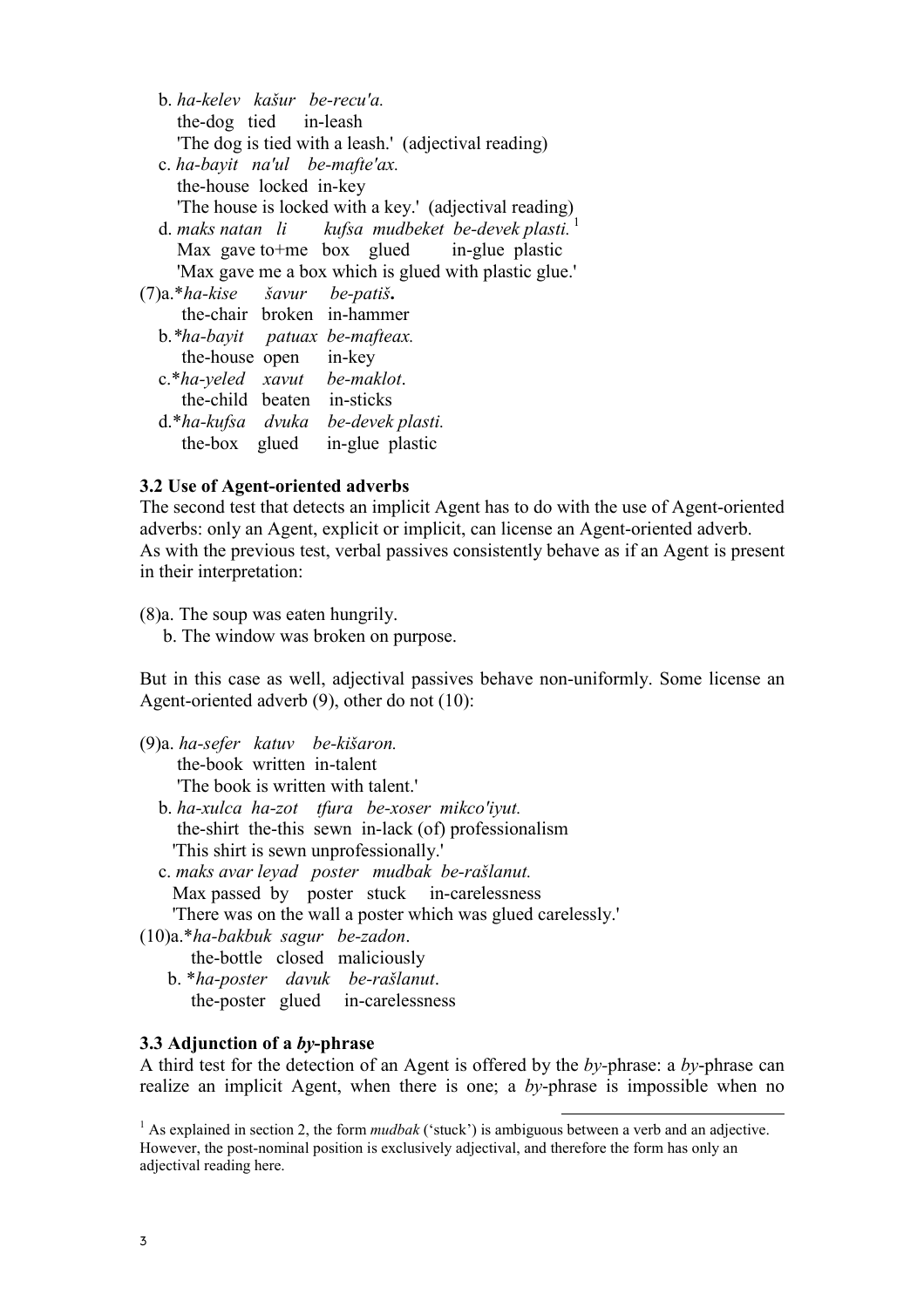implicit external argument is present.

Again, all verbal passives pass the test, suggesting that they have an implicit external argument, as seen in (11):

(11)a. The soup was eaten by Max. b. The window was broken by Lucy.

And yet again, adjectival passives behave non-uniformly with regard to the test. Some pass it (12), while others fail it (13):

- (12)a. ha-sefer arux al-yedey orex mecuyan. the-book edited by editor excellent 'The book is edited by an excellent editor.'
	- b. ha-ictadion šamur al-yedey šotrim xamušim. the-stadium guarded by policemen armed 'The stadium is guarded by armed policemen.'
- (13)a.\*ha-kise šavur al-yedey maks. the-chair broken by Max
	- b. \*ha-rikma kfu'a al-yedey mad'anim. the-tissue frozen by scientists

## 3.4 Cancellation of the Agent entailment

The last diagnostics for the existence of an Agent is semantic: if an implicit Agent is inferred from the sentence, than canceling its existence should create a contradiction. This is indeed the case with verbal passives, as can be seen in (14):

- (14)a. ha-mixtav nixtav, lamrot še-af exad lo katav oto. (contradiction) the-letter was+written, though that-no one wrote it
	- b. ha-mayim hukpe'u, lamrot še-af exad lo hikpi otam. (contradiction) the-water frozen, though that-no one froze it

Here as well, adjectival passives behave non-uniformly. The cancellation of the Agent inference sometimes renders the sentence contradictory (15), while in other cases it does not (16):

- (15) ha-sefer katuv / karux, lamrot še-af exad lo katav / karax oto. (contradiction) the-book written / bound, though that-no one wrote / bound it
- (16) ha-kufsa ptuxa / sgura, lamrot še-af exad lo patax / sagar ota. the-box open / closed, though that-no one opened / closed it

One could conceivably argue that the difference between (15) and (16) has to do with our world knowledge: perhaps we know that things are not "created" written or bound, while they might be "created" open or closed. But, as shown by the contrast in (17), this cannot be a sufficient account. Both adjectives in (17) are related to the same verb and both are translated to English as *frozen*. Regardless of what we know about whether things are created frozen or not, (17a) is contradictory, while (17b) is not. The contrast is therefore a grammatical one.

(17)a. ha-ma'im mukpa'im, lamrot še-af exad lo hikpi otam. (contradiction) the-water frozen, though that-no one froze it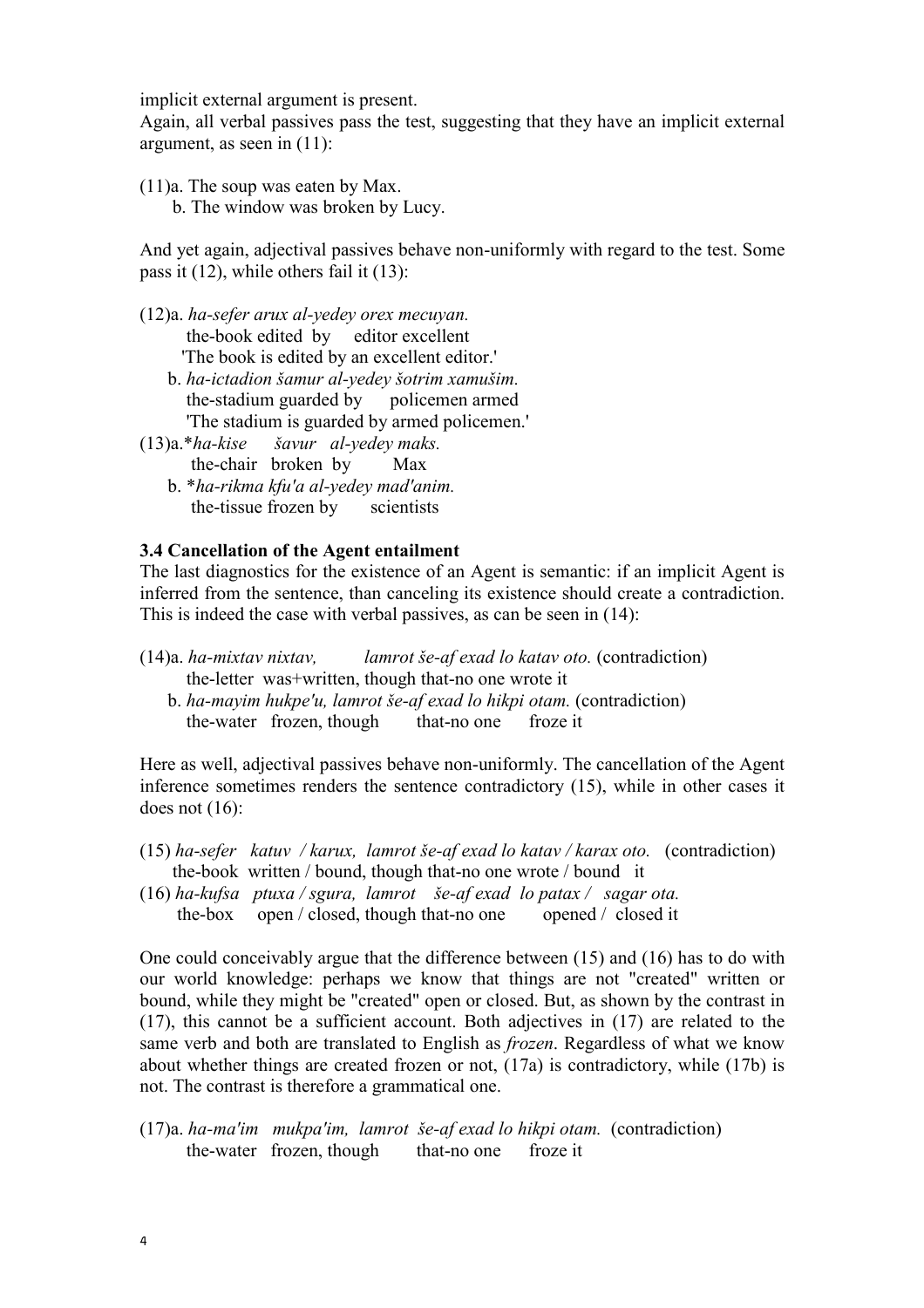b. ha-ma'im kfu'im, lamrot še-af exad lo hikpi otam.

the-water frozen, though that-no one froze it

To summarize this section, it was shown that the group of adjectival passives in Hebrew is not homogenous with regard to the existence of an external argument in their interpretation. Some adjectival passives pass tests detecting an implicit Agent, while others fail them.

It is worth noting here that there is a strong, though not perfect, correlation between the adjectives that pass the different tests for existence of an implicit Agent. Generally, an adjective that passes one test will pass all of them. I will deal with exceptions to this correlation in section 6.

#### 4. Analysis of the two types of adjectival passives

The behavior of the two classes of adjectival passives in Hebrew presented above parallels exactly the behavior of two well-known types of verbs: passives and unaccusatives.

Both passive and unaccusative verbs do not realize an external argument syntactically. The difference between the two types of verbs lies in the status of this unrealized external argument. Passive verbs have an accessible external argument present in their interpretation, unaccusatives lack an external argument altogether. Consequently, it is not surprising that passive verbs allow the addition of instruments, Agent-oriented adverbs and by-phrases (18a), while unaccusatives ban these additions (18b).

(18)a. The window was broken with a stone / on purpose / by Max.

b.\*The window broke with a stone / on purpose / by Max.

The situation in (18) is exactly the one we saw in section 3 with regard to the two types of adjectival passives. In the case of adjectives, though, the distinction between the two types is blurred, because both may bear the same morphology.

However, it is well-known that in the Hebrew verbal system, the correlation between the morphology of a verb and its type (passive, unaccusative, reflexive, etc.) is not completely systematic either. For example, the *niXXaX* template is used to derive passive (nixtav 'was written'), unaccusative (ne'elam 'disappeared'), reflexive (niršam 'register oneself') and reciprocal (nilxam 'fight') verbs. Therefore, in order to decide whether a verb is passive or unaccusative, we cannot rely on its morphology alone. Rather, we have to determine if it has an external argument in its interpretation or not. If the external argument is present in the interpretation, the verb is passive; if it is missing altogether, the verb is unaccusative.

I suggest that the same holds for adjectives: what has been taken to be typical passive morphology for adjectives are in fact morphological forms that are not exclusive to passive. The fact that an adjective bears such morphology cannot on its own indicate that it is passive. The decision whether an adjective is passive or not should be based on whether or not it has an external argument in its interpretation.

Adjectives that pass tests for the accessibility of an external argument are "true" adjectival passives.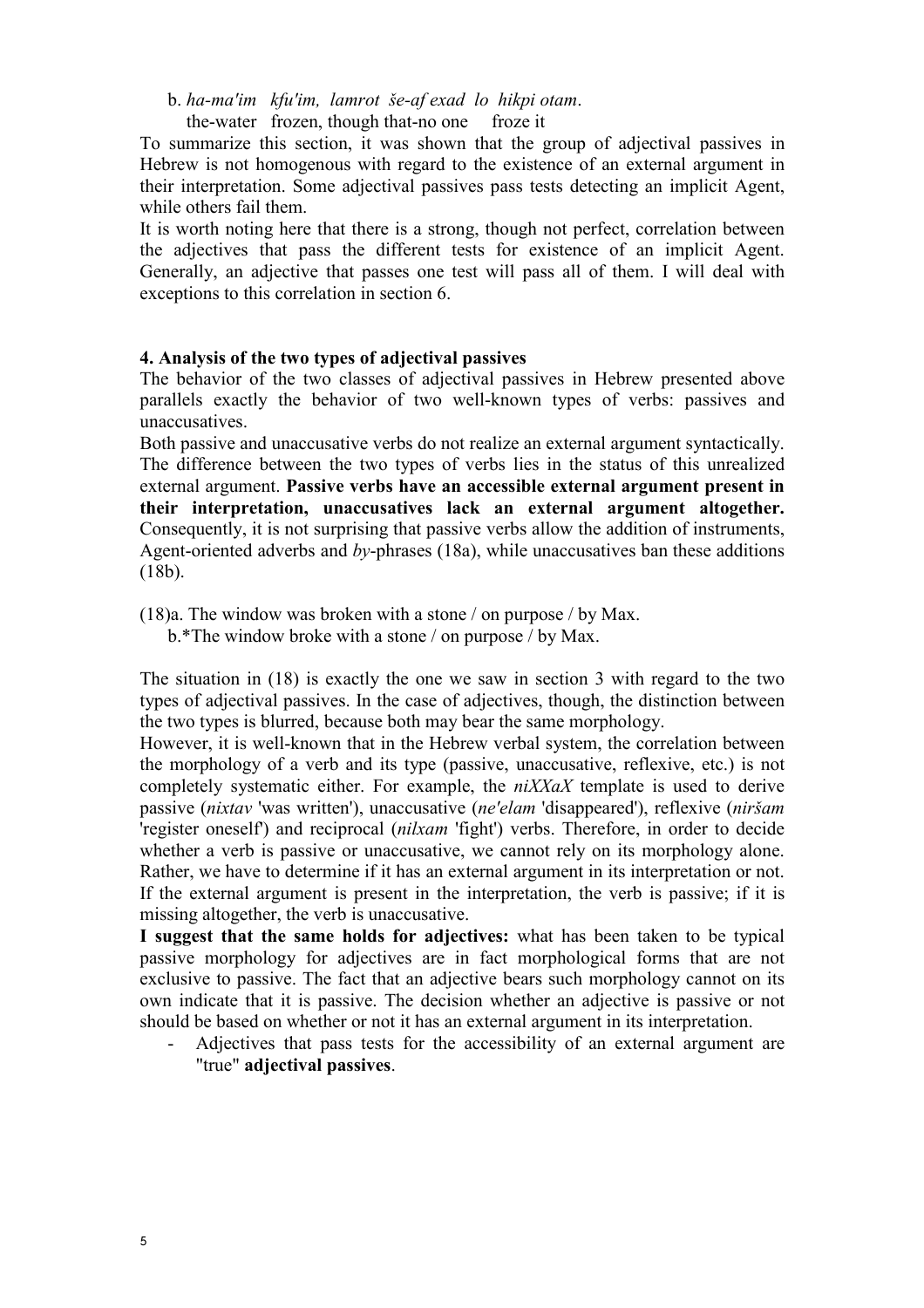- Adjectives that do not pass these tests - meaning, do not have an external argument at all  $-1$  label adjectival decausatives.<sup>2</sup>

Based on this parallelism with the verbal system, I suggest that the two types of adjectives are derived by the same operations that derive passive and unaccusative verbs. Section 4.1 discusses the relevant operations in the verbal system, and section 4.2 extends the discussion to the adjectival system.

### 4.1 Operations in the verbal system

This subsection discusses the operations that form passive and unaccusative verbs. The discussion is based on Reinhart (2000, 2002) and Reinhart and Siloni (2005). These authors claim that not all word formation is syntactic. Rather, new words can be derived in the lexicon, via lexical operations manipulating thematic grids. Following Horvath and Siloni (2003), the external argument of a verb is taken to be an argument of the lexical verb itself, and not of an additional functional head ("little $v$ "). Thus, each verb is lexically specified for its external θ-role, which in most cases is either Agent or Cause. An Agent role can be realized only by DPs whose head noun is animate (19a). A cause role, on the other hand, can be realized both by DPs whose head noun is animate, in which case it will be interpreted as Agent (19b), or by DPs whose head noun is inanimate, in which case it will be interpreted as cause (19c) or instrument (19d).

(19)a. Max  $/$  \*the situation  $/$  \*the pen wrote a letter.

- b. Max opened the door.
- c. The wind opened the door.
- d. The key opened the door.

### 4.1.1 Verbal passive formation: Saturation

As mentioned above, verbal passive formation was studied extensively, and though some debates regarding its nature still exist, there are some properties of the operation that are agreed upon. It is clear that syntactically, verbal passivization prevents the external argument of the active verb from being mapped to the subject position, and cancels the verb's ability to assign accusative Case. It is also known that semantically, the operation performs existential closure on the external argument (Chierchia 1995, Reinhart 2000, 2002, among others). I will refer to this operation as Saturation: the external argument is saturated.

(20)a. The gangster was murdered.

b. interpretation:  $\exists e \exists x$  (Murder (e)  $\land$  Agent (e, x)  $\land$  Theme (e, the gangster))

As can be seen in (20), the external argument is present in the interpretation of a passive sentence. Therefore, passive verbs allow the realization of an instrument, the addition of Agent-oriented adverbs etc.<sup>3</sup>

l

<sup>&</sup>lt;sup>2</sup> From this point forward, I use the term **adjectival passives** in its narrow sense, that is – adjectives which have an implicit external argument, and not just any adjective that has the so-called passive morphology.

<sup>&</sup>lt;sup>3</sup> Judgments seem to show that in Hebrew, when a verb whose external θ-role is Cause (a role that can be realized either as an Agent or as an inanimate cause) undergoes passivization, the saturated argument is interpreted as Agent. consider (i):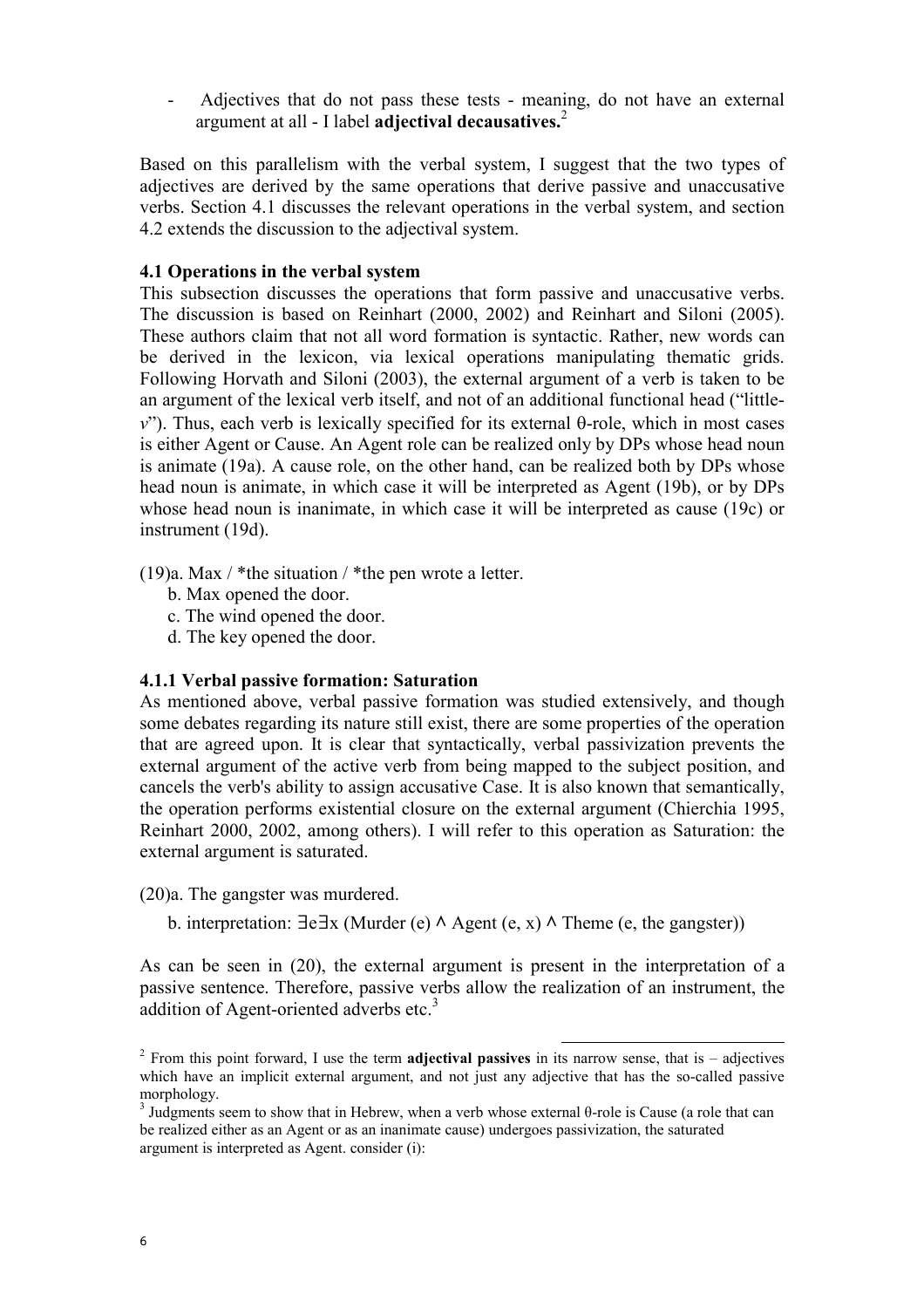In Meltzer (2005), I claim that verbal passivization in Hebrew takes as input transitive verbs that assign accusative Case, and whose external θ-role can be interpreted as Agent. These include of course verbs whose external θ-role is Agent, and verbs whose external θ-role is Cause, which can be realized either as an Agent, or as an inanimate cause (verbs like patax 'open tr.' gilgel 'roll tr.') etc.

## 4.1.2 Unaccusative verb formation: Decausativization

I assume that unaccusative verbs, like passive verbs, are derived from their transitive alternates (Chierchia 1989, Levin & Rappaport-Hovav 1995, Reinhart 2000, 2002). Specifically, I will assume here the operation presented in Reinhart (2000, 2002), which I will refer to as Decausativization.

Reinhart states that Decausativization takes as input transitive verbs whose external θrole is Cause; Meaning, verbs whose external θ-role can be realized either as an Agent, or as an inanimate cause. The operation reduces the Cause role of the verb, as shown in (21), and cancels the verb's ability to check accusative Case:

(21)  $V(\theta1(cause), \theta2) \rightarrow V(\theta2)$ e.g. open(tr.)  $\rightarrow$  open (intr.)

Here, the external θ-role is not merely saturated, but totally reduced. Therefore, such verbs will not allow the realization of an Instrument, etc.

## 4.2 Operations in the adjectival system

As noted above, my suggestion is that adjectival passives and adjectival decausatives are derived by the same operations which derive passive and unaccusative verbs, respectively. Horvath and Siloni (2005) present convincing evidence that both types of adjectives are derived lexically, showing that several differences between adjectival and verbal passives can be accounted for by assuming that the former are derived in the lexicon, and the latter – in syntax. Based on this, the adjective-forming operations that I present here are both lexical.

I assume that the input for both operations is concepts, unspecified for category, with their thematic grid.

In addition to Saturation and Decausativization, the adjective-forming operations necessarily involve Adjectivization. Adjectivization sets the category of the concept to A. Notice also, that adjectives always have (at least) one θ-role less than their verbal alternates. One role is not realized in its canonical position; it is 'abstracted over' in order to create predication (Rothstein 2001). This role is often referred to as 'externalized' (Levin & Rappaport 1986 and others). An immediate question that arises is: which argument should be externalized? It is clear that in both the creation of adjectival passives and adjectival decausatives this cannot be the external argument, since it is this argument which is manipulated by Saturation and

- l (i)a. lucy /ha-ru'ax gilgela et ha-kadur.
	- Lucy  $/$  the-wind rolled the-ball b. ha-kadur gulgal
		- the-ball was rolled
	- c. \*∃e∃x (Roll(e)  $\land$  Cause(e, x)  $\land$  Theme(e, the ball))
	- d.  $\exists e \exists x \ (Roll(e) \land \text{Agent}(e, x) \land \text{Theme}(e, the ball))$

The claim that the saturated argument in Hebrew passives must be interpreted as Agent was already made in Doron (2003).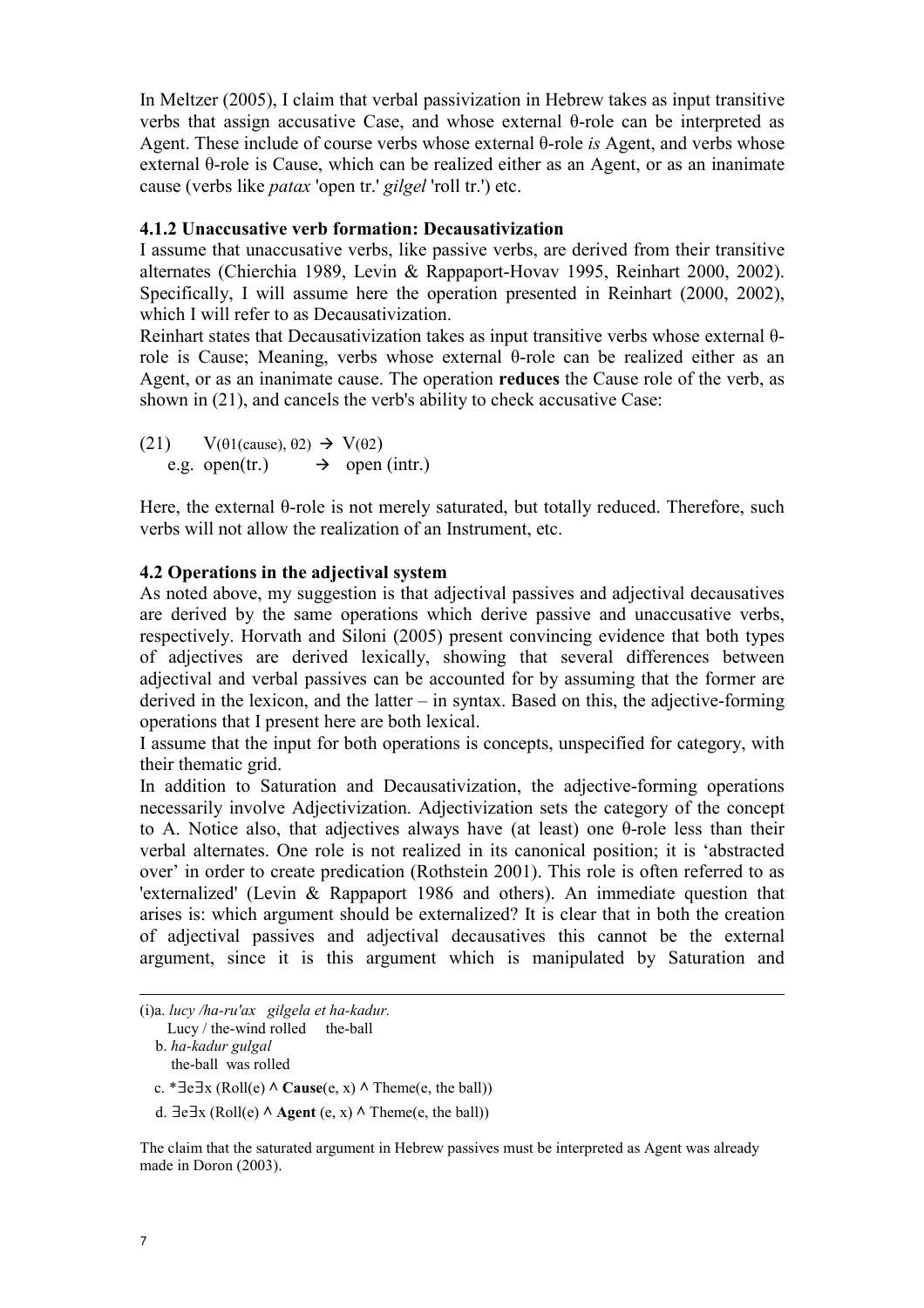Decausativization. Levin and Rappaport (1986) argue convincingly that Case considerations force the direct object to be the one externalized.

I follow the null hypothesis in assuming that Adjectivization and Satuaration or Decausativization are not ordered with respect to each other.

Sample derivations of an adjectival passives and an adjectival decausative are given in (22):

(22)a. Adjectival passive formation:

| $\frac{input}{}$ – two place relation R(01,02)<br>e.g. katav 'write'                                                                                                                                  |
|-------------------------------------------------------------------------------------------------------------------------------------------------------------------------------------------------------|
| Saturation<br>• Case reduction – vacuous <sup>4</sup><br>• marking of the external $\theta$ -role<br>to be assigned in the semantics<br>• abstracting over the direct object<br>(existential closure) |
| A, $\lambda x. R'(\theta 1!, x)^5$<br><i>katuv</i> 'written'                                                                                                                                          |
| $R(\theta1,\theta2)$<br>e.g. <i>hikpi</i> 'freeze'<br>Decausatization<br>$\cdot$ Case reduction – vacuous<br>• abstracting over the direct object<br>• deletion of the external                       |
| $\theta$ -role<br>A, $\lambda x$ . $R'(x)$<br><i>kafu</i> 'frozen'                                                                                                                                    |
|                                                                                                                                                                                                       |

Notice, that in (22a) the output contains the original external θ-role. This accounts for the compatibility of adjectival passives with instruments, etc. One might wonder what it means for an adjective to have an Agent θ-role: adjectives refer to states, and it seems that Agents cannot participate in states. I suggest that in these cases an event must be inferred, or reconstructed, in order to accommodate for this otherwise unassigned θ-role. Indeed, when we interpret a sentence containing an adjectival passive, such as ha-bayit banuy ('the house is built(adj.)') we automatically infer an event of building.

#### 5. Reinforcement of the analysis

In section 4, I suggested that adjectival passives and adjectival decausatives are derived by the same operations that derive the corresponding verbs, namely, Saturation and Decausativization, respectively. This analysis has a strong prediction regarding the existence/non-existence of certain adjectival forms, which is borne out. This fact reinforces the analysis suggested here.

Taking into consideration the inputs that Saturation and Decausativization take as defined in section 4.1 above, it is obvious that verbs whose external θ-role is Agent

<sup>&</sup>lt;sup>4</sup> Case reduction here is vacuous since neither concepts, nor Hebrew adjectives, check accusative Case.

 $<sup>5</sup>$  The sign ! in this case means that the thematic role is saturated – marked to be assigned in the</sup> semantics.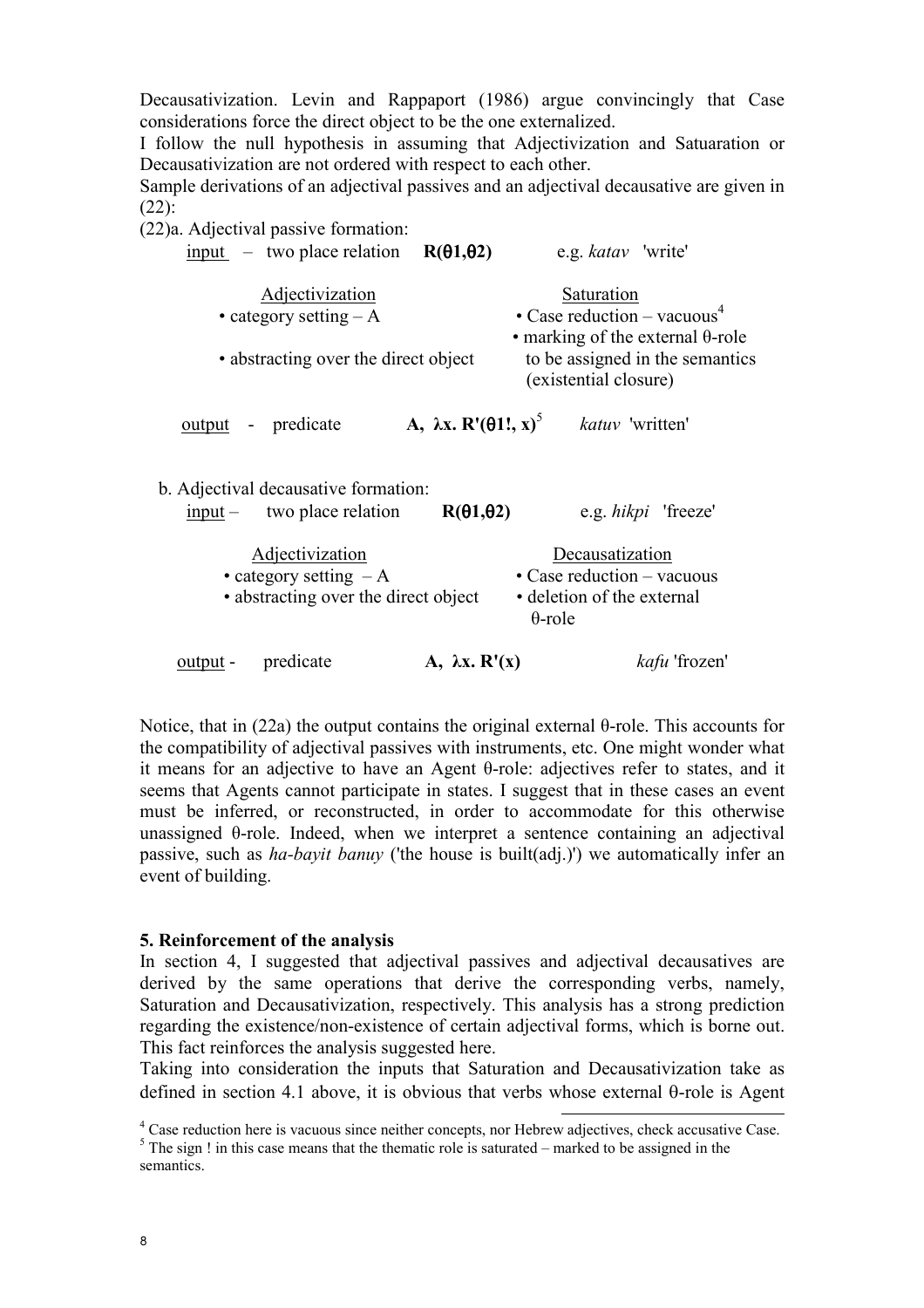will undergo Saturation, but will not undergo Decausativization, and therefore will have a verbal passive alternate, but not an unaccusative one. Verbs whose external θrole is Cause will undergo both operations and have both corresponding verb types. This is indeed the case in the verbal system, as shown in (23) and (24):

(23)a. Max/ \*The paint painted the picture.

- b. The picture was painted.
- c. \*The picture painted.

(24)a. Max / the wind opened the door.

- b. The door was opened.
- c. The door opened.

If indeed adjectival passives and adjectival decausatives are derived by the same operations, the prediction is that the situation should be the same in the adjectival system:

- Transitive verbs whose external θ-role is Agent are predicted to have adjectival passive alternates, but no adjectival decausative alternates.

- Transitive verbs whose external θ-role is Cause are predicted to have both

adjectival passive and adjectival decausative alternates.

I will now show that this prediction is borne out.

## 5.1 Adjectival forms of transitive verbs whose external θ-role is Agent

Verbs like katav ('write'), kašar ('tie'), šamar ('guard'), nigev ('wipe dry'), hidpis ('type'), talaš ('tear off, tear out'), cilem ('photograph') etc., whose external θ-role is Agent, are predicted to undergo Saturation and have an adjectival passive alternate, but to not have an adjectival decausative alternate.

The prediction is borne out: the adjectives derived from these verbs show the existence of an implicit Agent (with some exceptions that will be dealt with in section 6):

(25)a. hamixtav katuv be-et / be-kišaron.

- the-letter written in-pen / in-talent
- b. ha-kelev kašur be-recu'a. the-dog tied in-leash
- c. ha-ictadion šamur bi-kfida. the-stadium guarded impeccably
- d. Max natan li daf mudpas be-rašlanut / be-mexonat ktiva. Max gave to+me paper typed in-carelessness / in-typewriter e. ha-mixtav katuv, lamrot še-af exad lo katav oto. (contradiction)
- the-letter written, though that-no one wrote it

Therefore, the adjectival forms of such verbs are passive. It is important to note that these verbs do not have another adjectival counterpart (which might have been decausative).

#### 5.2 Adjectival forms of transitive verbs whose external θ-role is Cause

Verbs like hikpi ('freeze'), nipe'ax ('inflate, blow up'), sibex ('complicate'), pizer ('scatter'), kicer ('shorten'), ximem ('heat'), saraf ('burn'), šavar ('break'), etc., whose external θ-role is Cause, are predicted to undergo both Saturation and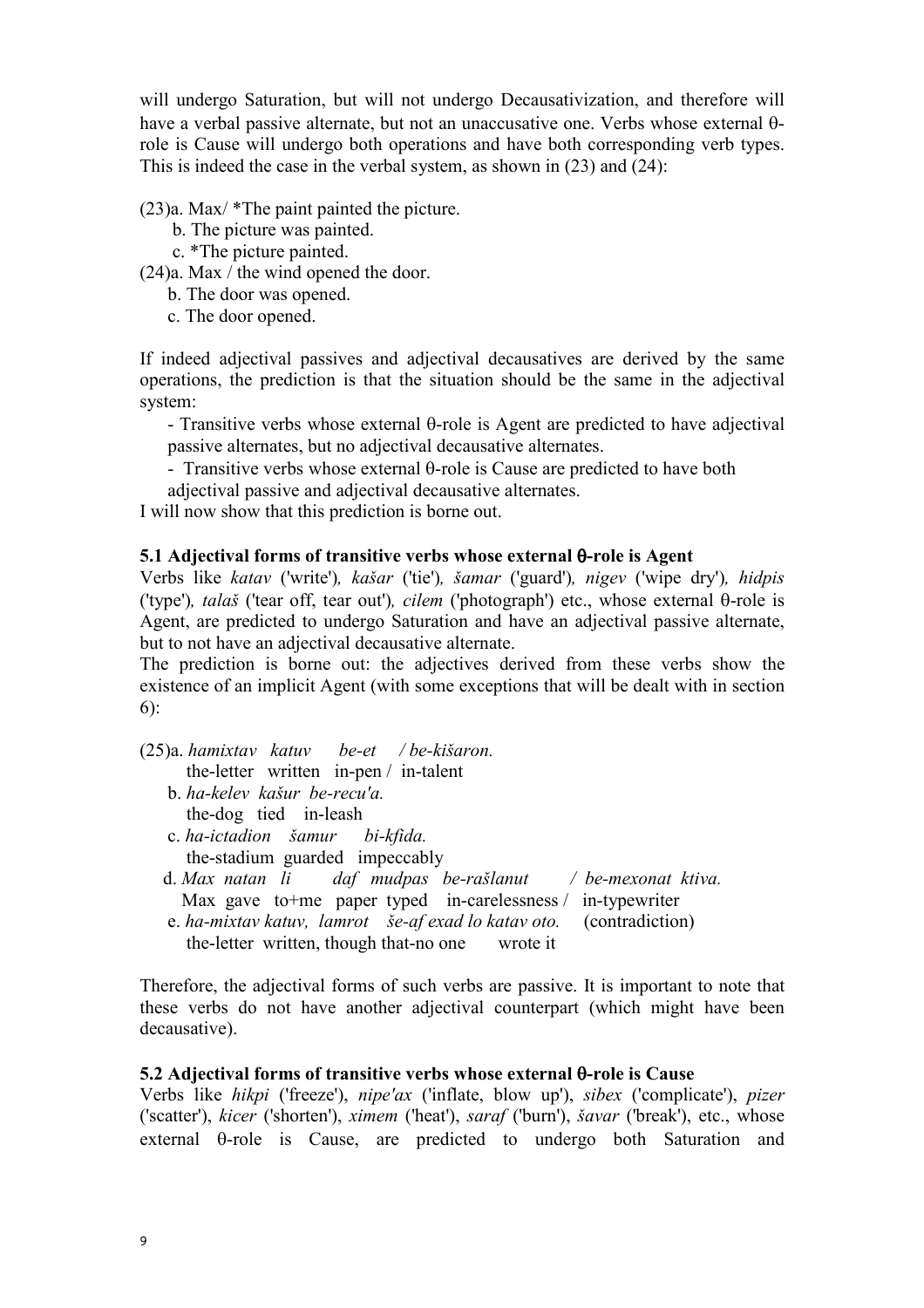Decausativization, and have both an adjectival passive and an adjectival decausative alternate.<sup>6</sup>

This prediction is borne out as well. The existence of two adjectival alternates for these verbs can manifest itself in one of four ways, discussed in the following subsections.

#### 5.2.1 The 'well-behaved' group

 $(26)$ 

Some verbs whose external θ-role is Cause have two morphologically distinct adjectival alternates – one passive, the other decausative. Examples are given in (26):

| l ∠O ∣                          |                          |                                    |
|---------------------------------|--------------------------|------------------------------------|
| transitive verb                 | adjectival passive       | adjectival decausative             |
| hikpi 'freeze'                  | mukpa 'frozen'           | kafu 'frozen'                      |
| nipe'ax 'inflate'               | menupax 'inflated'       | <i>nafu'ax</i> 'swollen, inflated' |
| <i>pina</i> 'clear off, vacate' | mefune 'vacated'         | <i>panuy</i> 'vacant, empty'       |
| hidbik 'glue, attach'           | mudbak 'stuck, attached' | davuk 'stuck, attached'            |
| hevix 'embarrass'               | muvax 'embarrassed'      | navox 'embarrassed'                |

The adjectives in the second column show accessibility of the external argument. The ones in the third one do not:

- (27)a. maks natan li kufsa mudbeket be-devek plasti / be-rašlanut. Max gave to +me box glued in-glue plastic in-carelessness 'Max gave me a box which is glued with plastic glue / carelessly.' b.\*ha-kufsa dvuka be-devek plasti / be-rašlanut. the-box glued in-glue plastic / in-carelessness
- (28)a. bet ha-xolim kibel mišlo'ax šel rekamot mukpa'ot be-xankan nozli. the hospital received shipment of tissues frozen in-nitrogen liquid b.\*ha-rikma kfu'a be-xankan nozli.
	- the-tissue frozen in-nitrogen liquid
- (29)a. ?macati kadur menupax be-maš'evat gumi. I-found ball inflated in-pump rubber 'I received a ball which was inflated with a rubber pump.'
	- b. \*kibalti kadur nafu'ax be-maš'evat gumi. I-received ball inflated in-pump rubber
- (30)a. ha-giv'a ha-zo mefuna, lamrot še-af exad lo pina ota. (contradiction) the-hill the-this vacated, though that-no one evacuated it

l

<sup>&</sup>lt;sup>6</sup> Object-Experiencer verbs such as *hifxid* 'scare, frighten' *hevix* 'embarrass' *hifti'a* 'surprise' etc. are usually classified as having an external Cause role as well. However, this class of verbs is not homogenous (Landau 2002), and in Meltzer (2005) I show that only some of them can realize their external θ-role as an Agent (compare (ia), where the addition of an Agent-oriented adverb is grammatical, to (ib), where it is not):

<sup>(</sup>i)a. lucy he'eliva / hišpila / hevixa / zi'aze'a et max be-xavana.

Lucy insulted / humiliated / embarrassed / shocked Max on purpose.

b. lucy \*hitmiha / \*hidhima / ?hirgi'a / ?simxa / \*inyena et maks bexavana.

Lucy puzzled / amazed / calmed / delighted / interested Max on purpose.

If we accept the claim that only verbs whose external θ-role can be interpreted as an Agent undergo Saturation, then only the verbs in (ia) are predicted to have both an adjectival passive and an adjectival decausative alternate.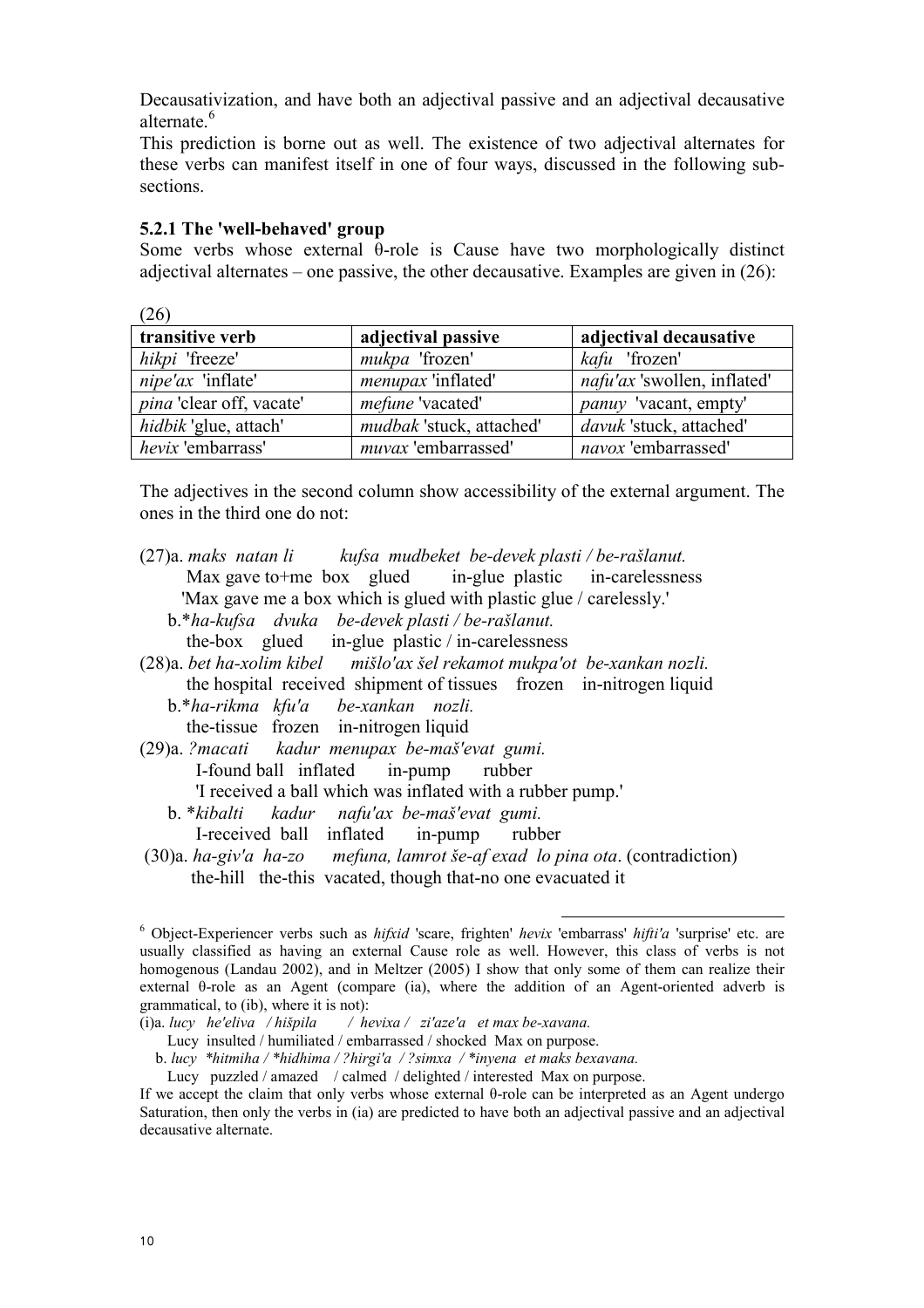| b. ha-giv'a ha-zo pnuya, lamrot še-af exad lo pina ota.           |
|-------------------------------------------------------------------|
| the-hill the-this vacant, though that-no one evacuated it         |
| (31)a. Max muvax, lamrot še-af exad lo hevix oto. (contradiction) |
| Max embarrassed, though that-no one embarrassed him               |
| b. Max navox, lamrot še- af exad lo hevix oto.                    |
| Max embarrassed, though that-no one embarrassed him               |

The facts in (27)-(31) show that the adjectives in the second column are passive, the ones in the third column are decausative.

### 5.2.2 Ambiguity in the adjectival passive form

Some verbs whose external θ-role is Cause have two adjectival alternates - one decausative, and the other ambiguous between passive and decausative. Some examples are given in (32):

 $(32)$ 

| transitive verb           | ambiguous form                 | adjectival decausative               |
|---------------------------|--------------------------------|--------------------------------------|
| <i>sibex</i> 'complicate' | <i>mesubax</i> 'complicated'   | <i>savux</i> 'complicated'           |
| <i>pizer</i> 'scatter'    | <i>mefuzar</i> 'scattered'     | <i>pazur</i> 'scattered'             |
| <i>ikem</i> 'bend, twist' | <i>me'ukam</i> 'bent, twisted' | <i>akum</i> 'crooked, twisted, bent' |

The adjectives in the second column show accessibility of the external argument, while those in the third do not:

| $(33)a$ . ?ha-sukar al ha-uga                | the-sugar on the-cake | yihiye<br>will+be                       | mefuzar<br>scattered(adj.) in-generosity                    | be-nedivut. |
|----------------------------------------------|-----------------------|-----------------------------------------|-------------------------------------------------------------|-------------|
|                                              |                       |                                         |                                                             |             |
| b. *ha-sukar al ha-uga                       |                       | yihiye                                  | pazur                                                       | be-nedivut. |
|                                              |                       |                                         | the-sugar on the-cake will+be scattered(adj.) in-generosity |             |
| (34)a. mot ha-barzel nir'e me'ukam be-ko'ax. |                       |                                         |                                                             |             |
| pole the-iron seems bent(adj.) in-power      |                       |                                         |                                                             |             |
| The iron pole seems forcefully bent."        |                       |                                         |                                                             |             |
| b. *mot ha-barzel nir'e akum                 |                       |                                         | be-ko'ax.                                                   |             |
|                                              |                       | pole the-iron seems bent(adj.) in-power |                                                             |             |

But, both forms do not entail the existence of an Agent:

- (35) ha-alim mefuzarim / pzurim po, lamrot še-af exad lo pizer otam. the-leaves scattered here, although that-no one scattered them
- (36) ha-anaf ha-ze me'ukam / akum, lamrot še-af exad lo ikem oto. the-branch the-this bent, although that-no one bent it

So, the forms of the second column can behave either as passives (showing accessibility of an implicit Agent) or as decausatives (not entailing the existence of an Agent). Therefore I suggest that they are ambiguous. The forms in the third column are unambiguously decausative.

#### 5.2.3 Adjectival decausatives without passive morphology

Some verbs whose external θ-role is Cause have two adjectival alternates - one passive, with so-called passive morphology, the other decausative, without such morphology. Some examples are given in (37):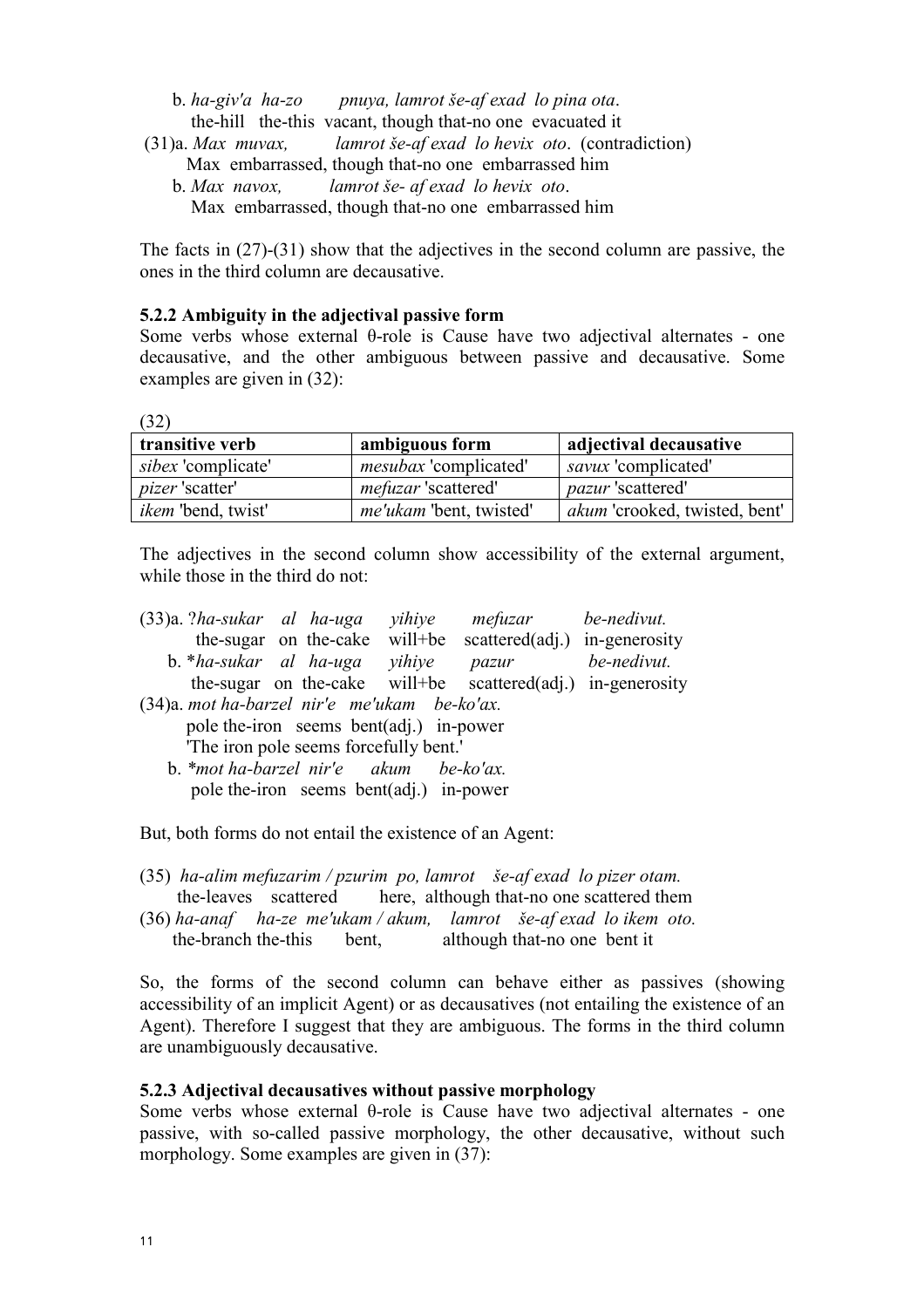| transitive verb     | adjectival passive         | adjectival decausative |
|---------------------|----------------------------|------------------------|
| kicer 'shorten'     | <i>mekucar</i> 'shortened' | <i>kacar</i> 'short'   |
| <i>ximem</i> 'heat' | <i>mexumam</i> 'heated'    | <i>xam</i> 'hot'       |
| <i>kerer</i> 'cool' | <i>mekurar</i> 'cooled'    | kar 'cold'             |

The adjectives in the second column are passive – they have an implicit Agent in their semantics (38a). The adjectives in the third column, though not bearing the so-called passive morphology, share the other properties with the adjectival decausatives discussed so far: they have a transitive alternate whose external θ-role is Cause, and this role seems to have been totally eliminated during the derivation (38b).

- (38)a. maks sone oxel mexumam be-mikro. Max hates food heated in-microwave b. \*maks sone oxel xam be-mikro.
	- Max hates food hot in-microwave

## 5.2.4 One ambiguous alternate

The last group of verbs whose external  $\theta$ -role is Cause consists of verbs like *saraf* ('burn'), šavar ('break'), sagar ('close'), patax ('open'), gilgel ('roll'), lixlex ('dirty, sully'), kilkel ('damage, spoil'), nipec ('smash'), which have only one corresponding adjectival form. This form seems at first sight to behave like a decausative: in its most natural interpretation it does not entail the existence of an Agent (39), and it does not readily allow the realization of an instrument, Agent-oriented adverb or by-phrase  $(40)$ :

- (39)a. ha-kufsa sgura, lamrot še- af exad lo sagar ota. (not contradictory) the-box closed, though no one closed it
	- b. ha-tanur mekulkal, lamrot af exad lo kilkel oto. (not contradictory) the-oven broken (out of order), though no one damaged it
- (40)a. ?ha-delet sgura be-mafte'ax. the-door closed in-key
	- b.  $*ha-kise$  *šavur be-ko'ax* / *al-yedey maks.* the-chair broken in-strength / by Max

But there are some examples which seem to show that even in this case, the external argument can be traced:

(41)a. ha-xalonot sgurim be-rašlanut.

the-windows closed in-carelessness

 b. maks me'ašen sigaria megulgelet be-meyumanut. max is smoking a cigarette rolled in-skill

Theoretically, there are two possible ways to analyze this case: either, for some reason, these verbs only have an adjectival decausative alternate, and not a passive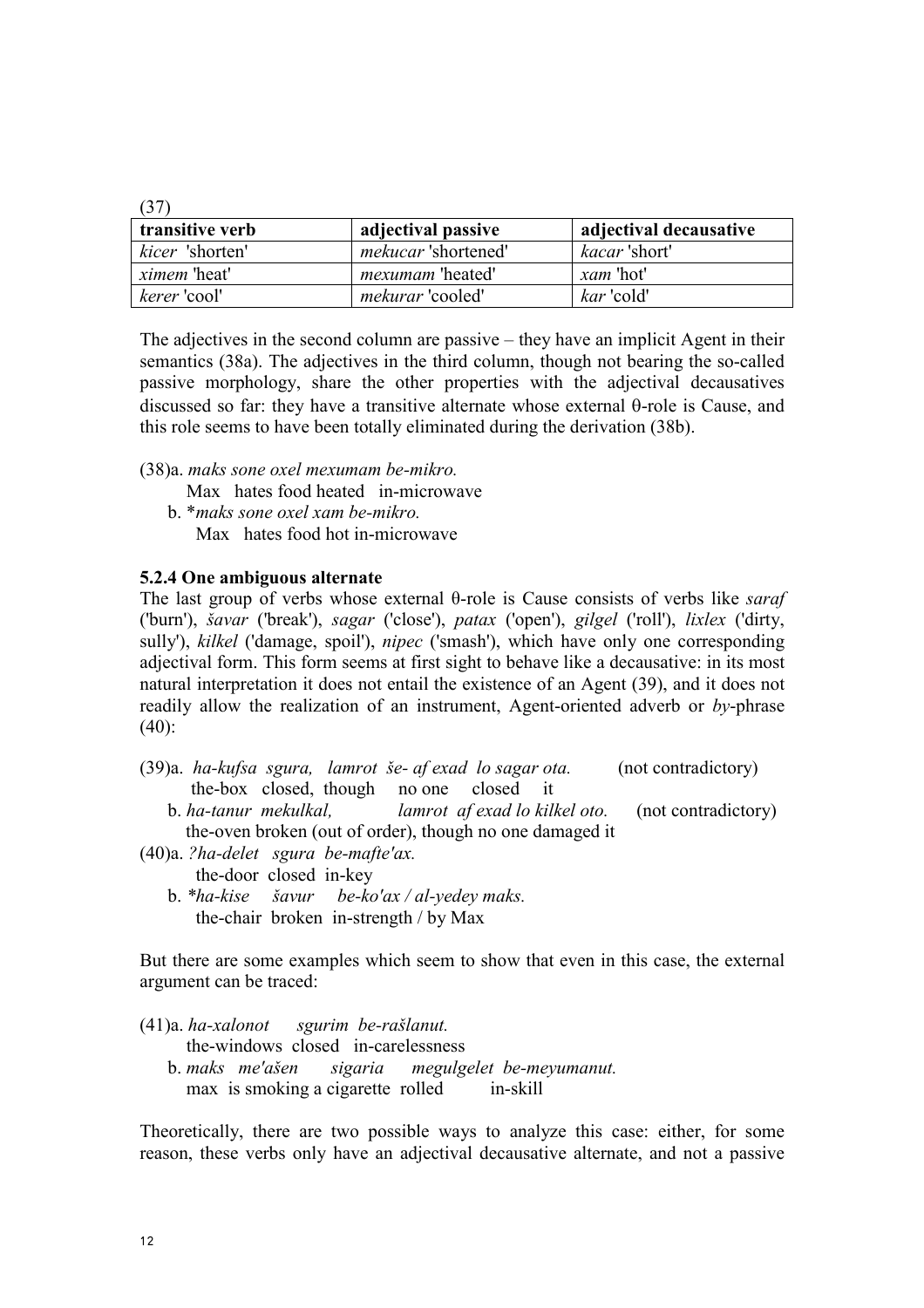one; or - these adjectival forms are ambiguous between a passive and a decausative reading, and for some reason do not pass the tests detecting the existence of an external argument.

The second analysis is much more appealing, since it maintains uniformity in the group of verbs whose external θ-role is Cause (namely, that all of them can undergo both Saturation and Decausativization). Notice that in the verbal system as well some of the very same verbs have one morphological form which is ambiguous between a passive and an unaccusative reading  $(ni\delta bar - 'was)$  broken, broke',  $nisgar - 'was$ closed, closed'). This analysis is also tenable because there is indeed an independent explanation for the ungrammaticality of many of the sentences such as (40), in which these adjectives seem not to allow the addition of an Instrument etc. (see section 6).

A very good argument in favor of these forms being ambiguous would be if there was no other option - if there were morphological reasons why there cannot be two different forms. I believe that this is the case here. From the last sub-sections we can draw some conclusions about the morphology of the adjectives under consideration: an adjectival passive of a verb is in the passive template related to the active verb's template. An adjectival decausative is generally in the  $CaCuC$  template (or in nonpassive morphology). Now let us look at the verbs listed in the beginning of this subsection. Some of them are in the CaCaC template. There are two passive templates that correlate to this template: niCCaC and CaCuC. It was mentioned already in section 2 that for some reason, the *niCCaC* template is in general very rare for adjectives. Therefore, verbs in the CaCaC template are predicted to have an adjectival passive alternate in the remaining related template: CaCuC. But since this is also the general template for adjectival decausatives, such forms will be ambiguous between passive and decausative.

The rest of the verbs mentioned in the beginning of the section (with one exception – nipec 'smash') are verbs with four root consonants. Their verbal passive alternate will be in the predicted form - in the passive template related to the template in which they appear ( $CiCeC$ ). But their decausative alternate cannot be in the predicted  $CaCuC$ template, because the paradigm of this template cannot "host" quadriconsonantal roots. So, the passive form is used to express the decausative meaning as well.

To conclude this section, verbs whose external θ-role is Agent were shown to have only an adjectival passive alternate, while verbs whose external θ-role is Cause were shown to have two adjectival alternates: one passive and one decausative. These facts show that the adjectival system parallels the verbal system with regard to the sets of the different types of adjectives and verb, and therefore they strongly reinforce the analysis that the two types of adjectives are derived by the same operations that derive verbs.

#### 6. Accounting for the counter-examples

One prediction of the analysis presented here that seems to have many counterexamples is that every verb whose external θ-role is Agent or Cause will be able to undergo Saturation, and therefore that the resulting adjective will behave as if it has an implicit Agent in its interpretation. Consider for example (42):

(42)a. \*ha-kise šavur be-patiš / be-ko'ax. the-chair broken in-hammer / in-force b. \*ha-yeled yihiye muke be-maklot.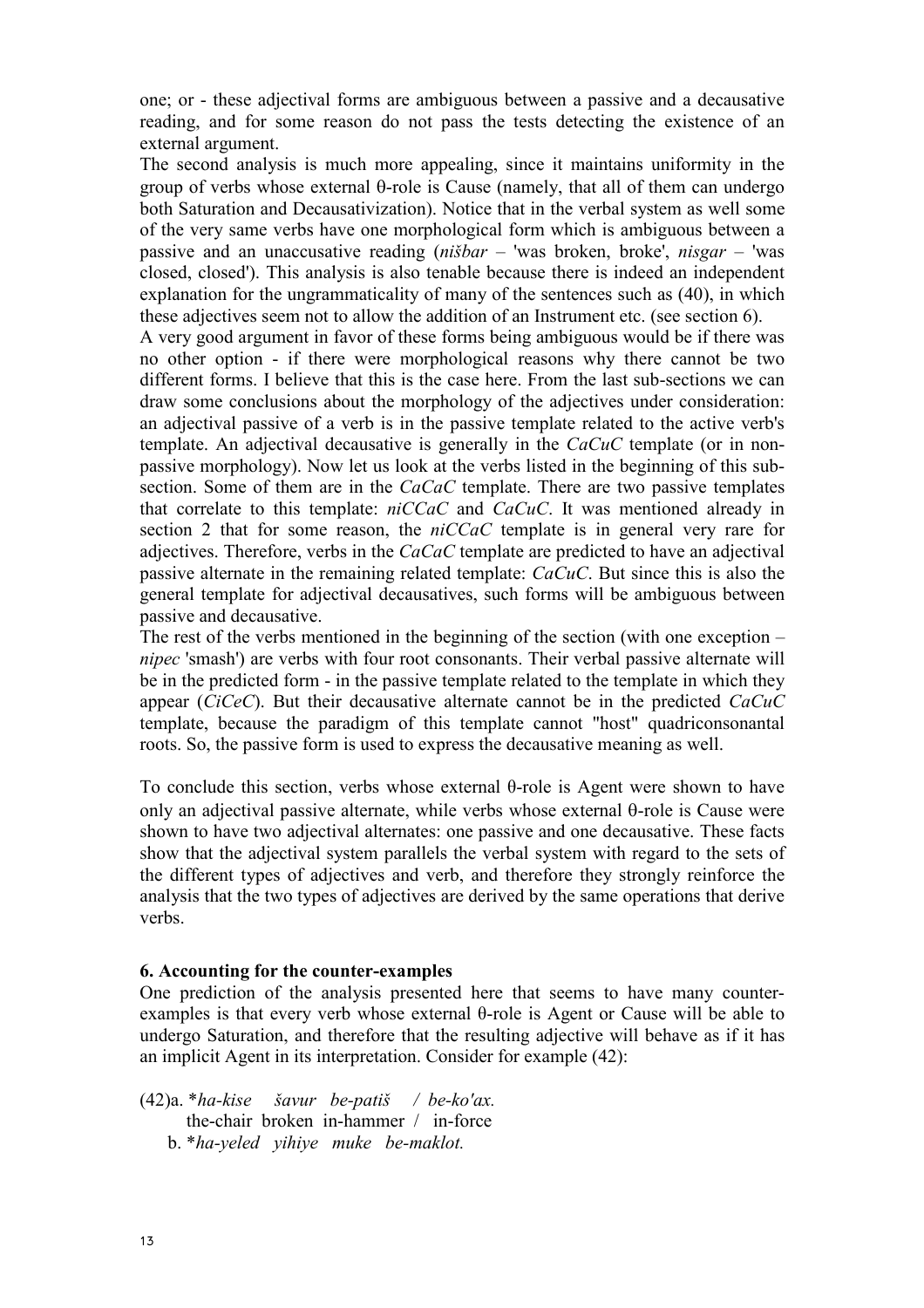the-child will+be beaten in-sticks c.  $*$ ha-delet sgura be-zadon / al-yedey maks. the-door closed in-evil / by Max

If, as I argue, the adjectives in (42) are (at least on one of their readings) true adjectival passives, with an implicit Agent, why are the sentences ungrammatical? When we modify a verb with an instrument phrase, or with an adverb, we modify the event. Likewise, a by-phrase introduces a participant in an event. But adjectives do not describe events, they describe states, and lack an event variable of the kind that verbs have (Rothstein 2001). Therefore, an instrument, an adverb or a by-phrase that we add to the sentence must relate to the state, and not only to the event that led to it. The instrument, the adverbial description or the Agent realized in the  $bv$ -phrase must still be relevant, 'visible' in the state. Consider (43) and (44):

(43) ha-kelev kašur be-recu'a. the-dog tied in-leash (44)\*ha-yeled muke be-maklot. The-child bitten in-sticks

When we see a tied dog, we also see what it is tied with. On the other hand, if we see a boy which was hit, we can perhaps only guess what he was hit with, but the Instrument is no longer 'visible' and it is not a part of the state. Consider next (45) and  $(46)$ :

- (45)\* ha-mixtav katuv be-et yafa. the-letter written in-pen beautiful 'The letter is written with a beautiful pen.'
- (46) ha-mixtav katuv be-et šxora. the-letter written in-pen black 'The letter is written with a black pen.' (Julia Horvath p.c.)

(45) is ungrammatical because the pen being beautiful cannot be detected from looking at the written letter. (46), on the other hand, is grammatical, but we interpret it in a very specific way: the sentence claims that the ink in the pen is black, not that the pen itself is black. The reason is the same as in the previous examples: the pen itself being black is not detectable from the resulting state. But, the ink in the pen being black is detectable from the written letter, and therefore the addition of an Instrument is grammatical, and this is the interpretation that we assign to the sentence. The same is true for Agent-oriented adverbs:

(47) ha-poster mudbak be-rašlanut. the-poster glued in-carelessness (48) \*ha-delet sgura be-zadon. the-door closed in-evil

(47) is fine, because the adverb is still relevant to the state. By looking at a glued poster we can tell if it has been glued carelessly, maybe because it is glued unevenly, has loose ends, etc. On the other hand, when we look at a closed door, we cannot tell if it was closed with good or bad intentions. Consider next (49) and (50):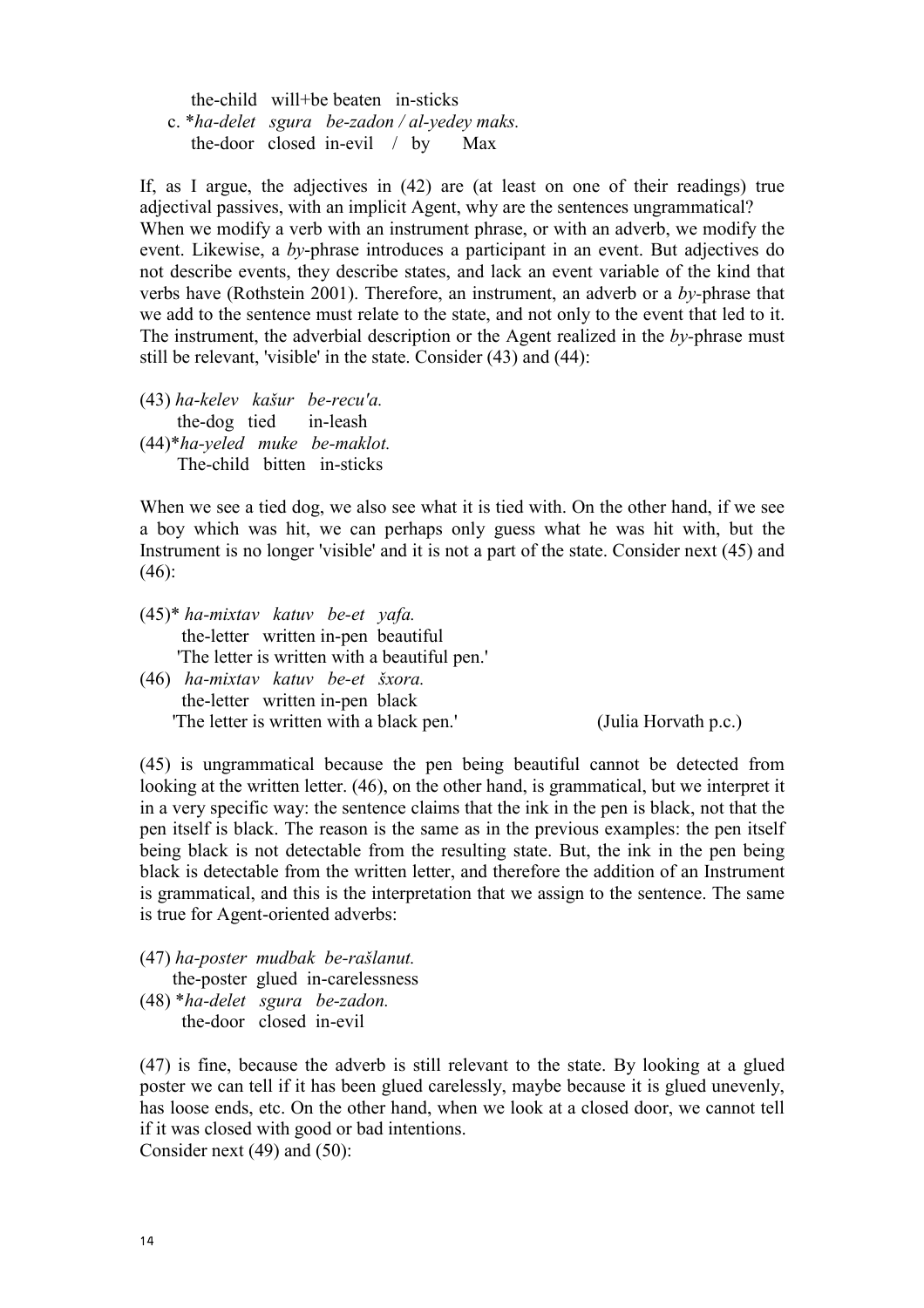- (49) ha-ictadion šamur al-yedey šotrim xamušim. the-stadium guarded by policemen armed 'the stadium is guarded by armed policemen' (adjectival reading).
- (50) \*ha-kise šavur al-yedey maks. the-chair broken by Max.

The state of a guarded stadium includes in it a guarding participant. In contrast, the state of a broken chair does not include the breaking participant, which is no longer visible.

To conclude this section, the principles governing the grammaticality of instruments, Agent-oriented adverbs and by-phrases, which were proposed in section 3, are in fact correct. There is simply an additional condition involved – that of 'detectability'.<sup>7</sup>

## 7. Adjectival passives and adjectival decausatives – a cross-linguistic perspective

Having established the fact that there are two distinct types of adjectival passives in Hebrew, a natural question arises: is this phenomenon unique to Hebrew, or does it exist in other languages? Theoretically, there is no a priori reason why the two types of adjectives should not exist in other languages. Given the analysis presented here, the two types of adjectives are derived by Saturation and Decausativization: the operations that form passive and unaccusative verbs. Passive and unaccusative verbs exist in many languages, meaning that these two operations are operative in the verbal system of many languages. Unless there is some feature of the adjectival system which prevents these operations (or one of them) from applying in it, the prediction is that in these languages Saturation and Decausativization will derive adjectives as well.

In this section I will discuss data suggesting that the two types of adjectives exist in Hungarian and English as well. Kratzer (2000) and Anagnostopoulou (2003) present evidence for two types of adjectival passives in German and Greek, respectively. However, it is not at all clear that the split they argue for is the same as the one in Hebrew. Particularly, is does not seem to be the case that the two groups consist of the same adjectives in the three languages, nor that the interpretation of the two classes is identical in them. Therefore, German and Greek will not be discussed further here.

### 7.1 Hungarian

As was shown in section 5, there are some cases in which the distinction between adjectival passives and adjectival decausatives in Hebrew is very clear, since they are realized in two morphologically distinct forms. Another language which marks morphologically the two types of adjectives is Hungarian. Some examples, taken from Horvath and Siloni (2005), are given in (51):

 $(51)$ 

| $\sqrt{2}$<br>transitive verb | adjectival passive          | adjectival decausative  |
|-------------------------------|-----------------------------|-------------------------|
| <i>olvaszt</i> 'melt'         | <i>olvaszt-ott</i> 'melted' | <i>olvad-t</i> 'melted' |

l  $^7$  At this point, this condition of 'detectability' is rather intuitive, since I have not defined precisely what 'detectable' means. In the case of instruments and participant introduced by by-phrases, 'detectability' can simply mean plain, literal visibility. For an adverbial description the formalization of 'detectability' is harder, and warrants further research.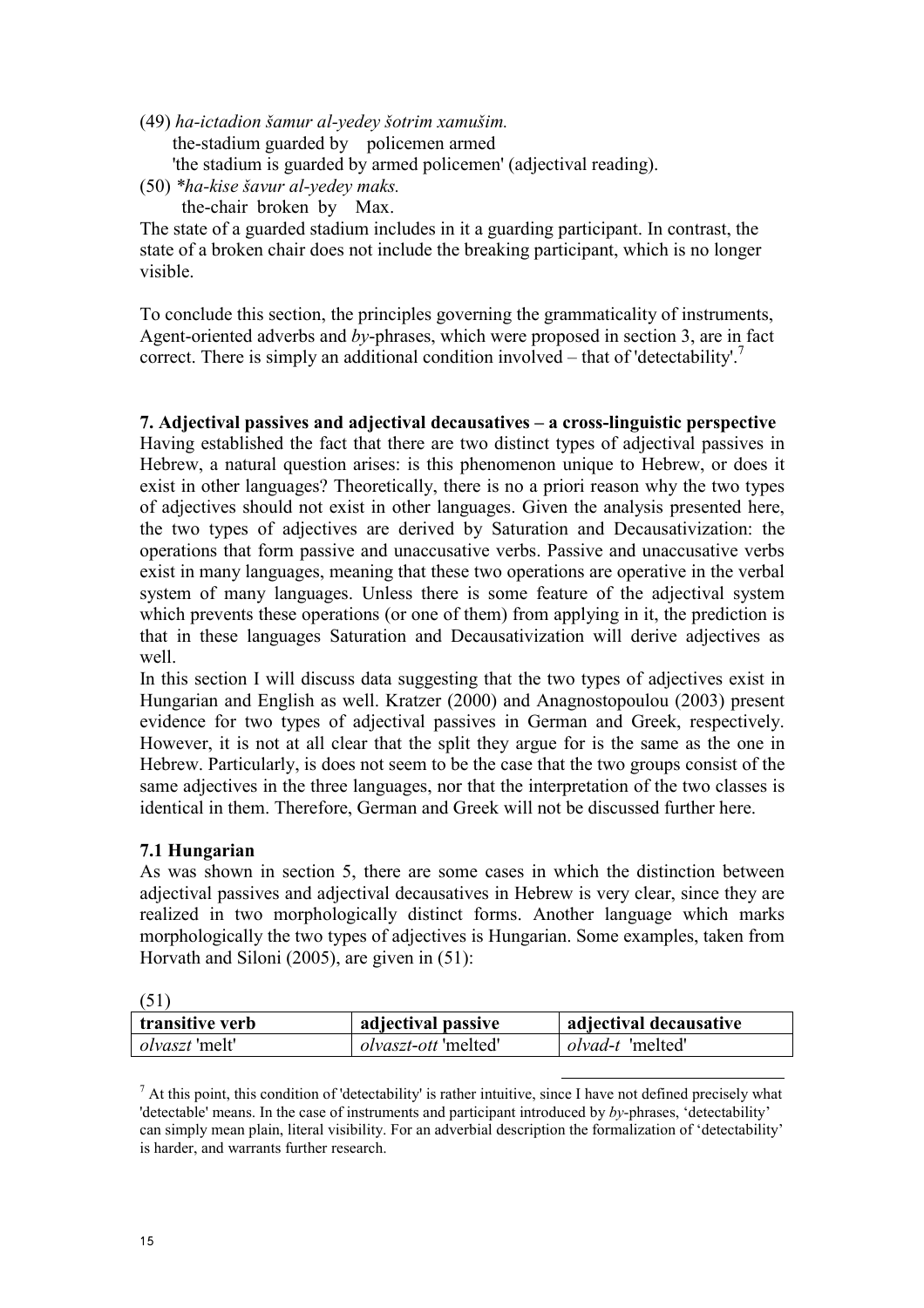| <i>kinyit</i> 'open up'   | <i>kinyit-ott</i> 'opened up'   | <i>kinyil-t</i> 'opened up'      |
|---------------------------|---------------------------------|----------------------------------|
| <i>fagyaszt</i> 'freeze'  | <i>fagyasztott-ott</i> 'frozen' | <i>fagy-ott</i> 'frozen'         |
| <i>megrongál</i> 'damage' | megrongál-t 'damaged'           | <i>megrongálód-ott</i> 'damaged' |

As can be seen from the noun phrases in  $(52)-(53)$ , the forms of the second column allow addition of Agent-oriented adverbs and Instruments, while those in the third do not:

- (52)a. a szándékosan befagyasztott tó the intentionally in-freeze-caus.-adj.part. pond 'the intentionally frozen pond'
	- b. a (\*szándékosan) befagyott tó the intentionally in-freeze-adj.part. pond
- (53)a. a késsel megrongált asztal the knife-with perf.-damage.trans.-adj.part. table 'the damaged with a knife table'
	- b. a (\*késsel) megrongálódott asztal the knife-with perf.-damage-unacc.-adj.part

The Hungarian data is easily predicted and explained by the analysis presented here. Notice that all the verbs in (51) have as their external θ-role the Cause role, and are therefore predicted to have two corresponding adjectival forms. The data in fact reinforces the proposed analysis: the forms which I labeled adjectival decausatives are very similar to the forms of the corresponding unaccusative verbs, both containing identical morphemes; for example, compare the forms olvad 'melt (unaccusative)', and olvadt 'melted (adjectival decausative)'. The shared morpheme (-d) may indicate that the forms shared some operation in their derivation, namely Decausativization. Hungarian, then, systematically derives both adjectival passives and adjectival

decausatives using different morphology. I have shown that in Hebrew the situation is more complex: sometimes there are indeed two different forms for the two types of adjectives, and sometimes one form is ambiguous between the two readings. This indicates a theoretical option for morphologically poor languages: both adjectival passives and adjectival decausatives exist in such languages, but the two types have an identical form. I believe that this is the case with English.

# 7.2 English

Embick (2004) presents evidence that in English there are two types of adjectival passives, which he labels 'statives' and 'resultatives'. In many cases, the two types are identical in form; this is the case with *closed, broken* and *bent*, for example. In other cases, the two types have different forms; examples are open (stative) – opened (resultative), rotten – rotted, shaven – shaved and more. Embick uses several tests to distinguish between the two types of adjectives. The one relevant to the current discussion has to do with adverbial modification – according to Embick, resultatives, but not statives, allow modification by manner (and other) adverbials (example from Embick 2004):

(54)a. The package remained carefully opened.

b. \*The package remained carefully open.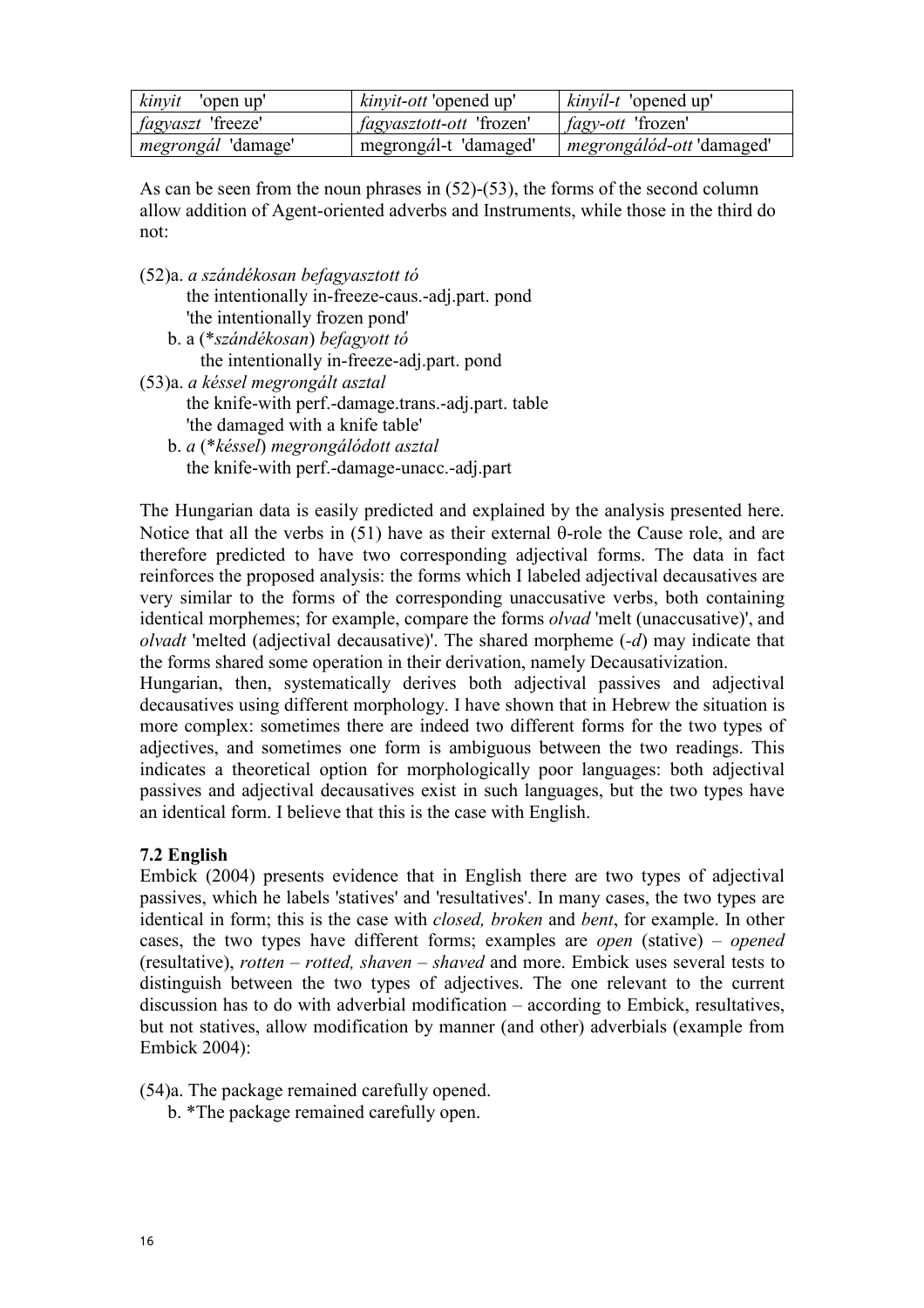Notice that in both cases the form in question appears as a complement of remained, which is a context that allows only adjectives. Therefore, both forms are adjectival. My suggestion is that the adjectives which Embick labels statives are adjectival decausatives, and those he labels resultatives are adjectival passives. This is a natural conclusion based on the diagnostics presented in (54), which is identical to the test presented in section 3 for detecting the presence of an implicit Agent. Also, Embick notes that resultatives are interpreted as resulting from a prior event. As explained in section 4.2, I suggest that 'true' adjectival passives include in their interpretation an

event which is reconstructed in order to accommodate the unassigned Agent role. Embick proposes an analysis for the derivation of the two types of adjectives, in which both are created syntactically using different functional heads, in the spirit of Distributed Morphology (Marantz 1993, 1997, 2000). According to this analysis, the two types of adjectives involve different Aspect heads (heads which are the locus of participial morphology). Embick claims that statives lack eventivity altogether and are therefore derived by the merge of the Aspect head to the root itself, without any verbal head (55a). Resultatives, on the other hand, denote a state that results from a prior event, and therefore their structure must include a verbal head. But, according to Embick, resultatives are not agentive, and therefore the verbal head involved in their derivation cannot have the feature AG (agentivity) (55b).



Embick's analysis is problematic in several respects. First, there are good arguments in favor of placing the derivation of both types of adjectival passives in the lexicon, rather than in the syntax (Horvath and Siloni 2005, among many others).

Even if we adopt the idea of syntactic derivation, Embick's analysis is inadequate. Embick states that resultatives do not allow an Agentive reading. He claims that this is visible, for example, in the fact that  $by$ -phrases denoting the Agent are not licensed with them. The example he gives is the following:

(56) The metal is hammered by John.

Embick claims that (56) has only a verbal reading, and not an adjectival resultative one. First, the test can become more decisive if we force an adjectival reading by an appropriate context, as in (57):

(57) \*The metal remained / seemed hammered by John.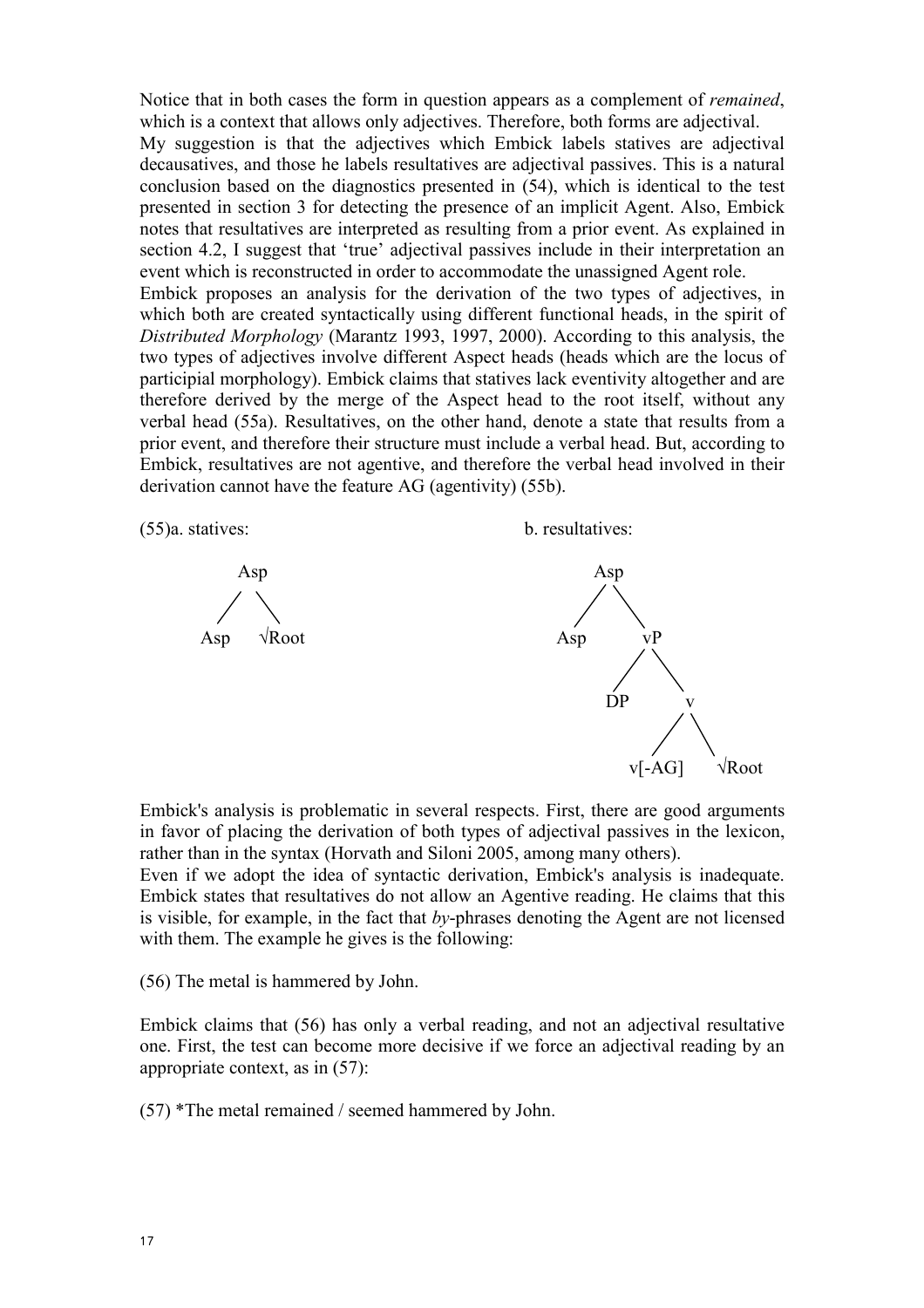While it is true that (57) is ungrammatical, suggesting that resultatives do not have an implicit Agent, parallel examples are perfectly fine:

(58)a. The stadium remained guarded by armed guards.

b. The book seems edited by an experienced editor.

Examples like those in (58) suggest that an Agent is present in the interpretation of resultatives, and therefore Embick's decision not to include a verbal head with an agentivity feature in their derivation is misled. Considering now my analysis, the presence of an implicit Agent in 'true' adjectival passives is acknowledged, and formally represented by the fact that they include an Agent role in their thematic grid. Example (57) is ruled out for other reasons, as explained in section 6; the participant introduced by the  $bv$ -phrase must be detectable from the state that the adjective denotes, and it is clear that by looking at a metal we cannot tell who hammered it. Second, Embick claims that statives lack a verbal head altogether, and this, according to him, accounts for their incompatibility with adverbial modification, as exemplified in (59):

(59) \*The door remained carefully open.

It seems, then, that Embick ties the possibility or impossibility of adverbial modification with the presence or absence of a verbalizing head. But this is clearly wrong. Adverbial modification is not automatically licensed by a verbal head. Consider (60):

(60) \*The door carefully opened.

(60) clearly contains a verbal head, since it describes an event. Still, adverbial modification is impossible here. This is because the adverb here is Agent-oriented, but there is no Agent in the sentence. The possibility of Agentive adverbial modification seems to be tied not only to the presence of a verbal head, but to the presence of an Agent as well. According to my analysis, the impossibility of (59), just like the impossibility of (60), is accounted for by the fact that in both sentences an Agent is neither realized, nor inferred. The difference between statives and resultatives (or decausatives and passives, in my terminology) is not rooted in the presence or absence of a verbal head (or an event variable), but in the presence or absence of the Agent θrole.

Finally, I believe that the weakest point in Embick's analysis is that it does not predict the set of statives. Embick notes (p. 361) that 'it seems that not all Roots form pure statives. It does not seem possible to form statives on √DESTROY, √KICK, and certain other Roots'; but nothing in his analysis accounts for this fact. Under the current analysis, on the other hand, this fact is straightforwardly predicted. Only verbs which can undergo Decausativization have adjectival decausative (stative) alternates. Regarding kick, since its external thematic role is Agent, and not Cause, it is not predicted to undergo Decausativization. The case of destroy is somewhat different: the external thematic role of destroy is Cause, so we would predict it to have an adjectival decausative alternate. But, as shown in (61), destroy does not have a verbal unaccusative alternate as well:

(61)a. The army / the storm destroyed the house.

b. \*The house destroyed.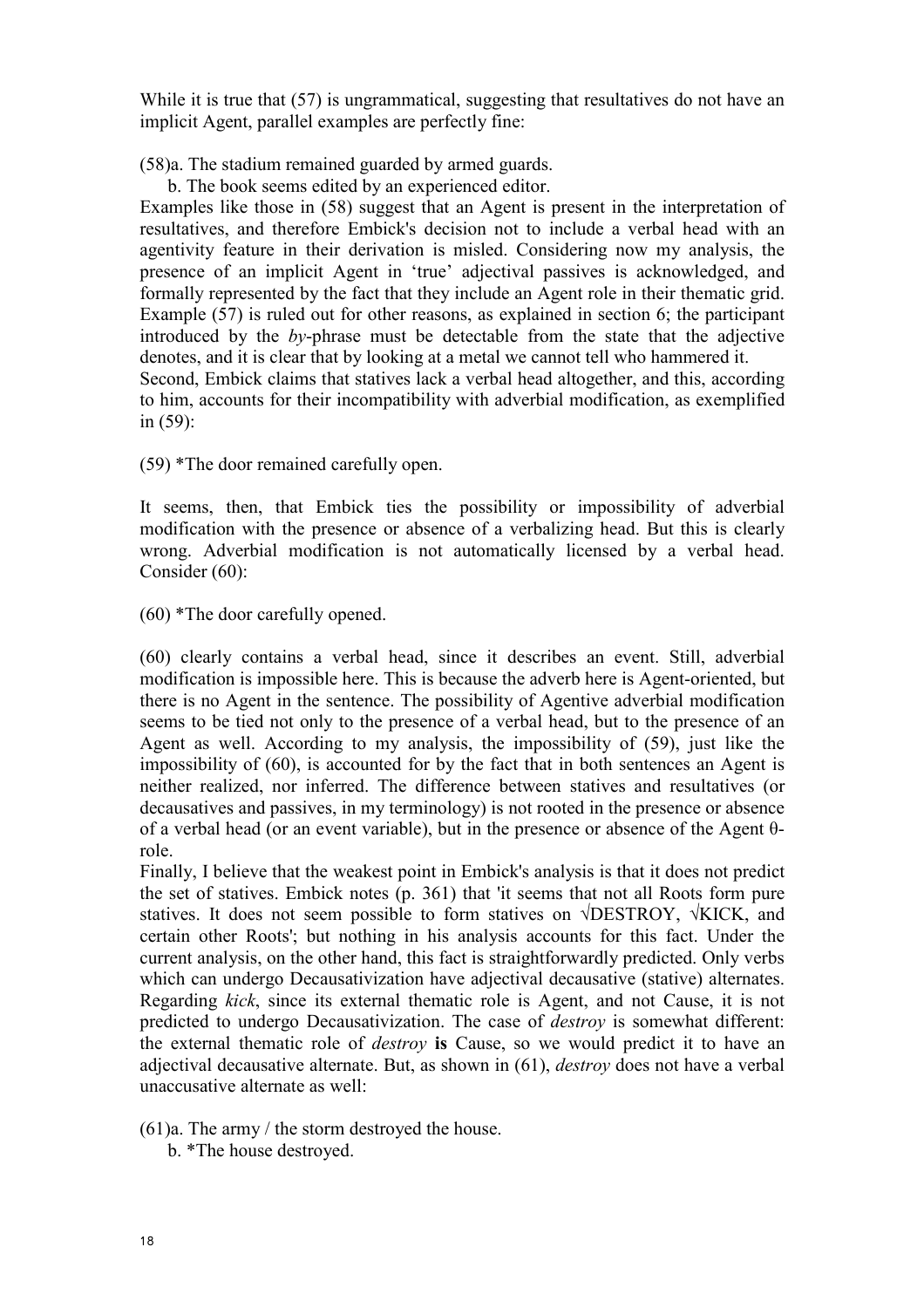It seems that something blocks the application of Decausativization to destroy. Whatever that thing might be, it is also the reason for this verb not having an adjectival decausative alternate, since the derivation of adjectival decausatives involves the application of Decausativization as well. Hence, my analysis straightforwardly predicts which verbs will have a stative (adjectival decausative) alternate and which will not.

The data therefore suggest that in English as well there are two types of adjectival passives: 'true' adjectival passives and adjectival decausatives. The fact that the two types of adjectives often have the same morphology can obscure the distinction, but a close look at the behavior and interpretation of these adjectives reveals it.

Research of more languages with respect to the two types of adjectives is of course necessary.

#### 8. Conclusion

This paper explored the formation of adjectival passives in Hebrew. I began by showing that the group of Hebrew adjectives which is usually referred to as 'adjectival passives' actually consists of two groups: one type of adjectives behaves as if they lack an external argument altogether, while the other type behaves as if an external argument is present in their interpretation. Based on a comparison with the verbal system, I called the first type adjectival decausatives, and the second one – adjectival passives. I have shown that analyzing the two types of adjectives on a par with the corresponding types of verbs not only accounts for their interpretation and behavior, but also predicts which verbs will have which adjectival alternate.

I believe that this analysis is preferable to former attempts of defining adjectival passive formation for two reasons: first, it explains and predicts more empirical data, especially concerning the non-uniform behavior of these adjectives with regard to the presence of an external argument. Second, it makes use of known and established operations to explain a new set of data, without stipulating new processes. In fact, given that we accept the difference between passive and unaccusative verbs, and the need for two distinct operations to derive these two types of verbs, an additional stipulation would be required to prevent both operations from operating in the adjectival system as well.

#### Appendix – The distinction between verbal and adjectival passives in Hebrew

(1) Contexts which allow verbs and do not allow adjectives:

- a. Simple inversion (predicate subject order: possible with some verbs, not possible at all with adjectives).
- b. Modification by an event modifier.

(2) Contexts which allow adjectives and do not allow verbs:

- a. Post nominal position.
- b. Following the copula in the future tense.

Sentences (3)-(4) show that the form *mumca* ('invented') is ambiguous between a verb and an adjective – it can appear in both types of contexts: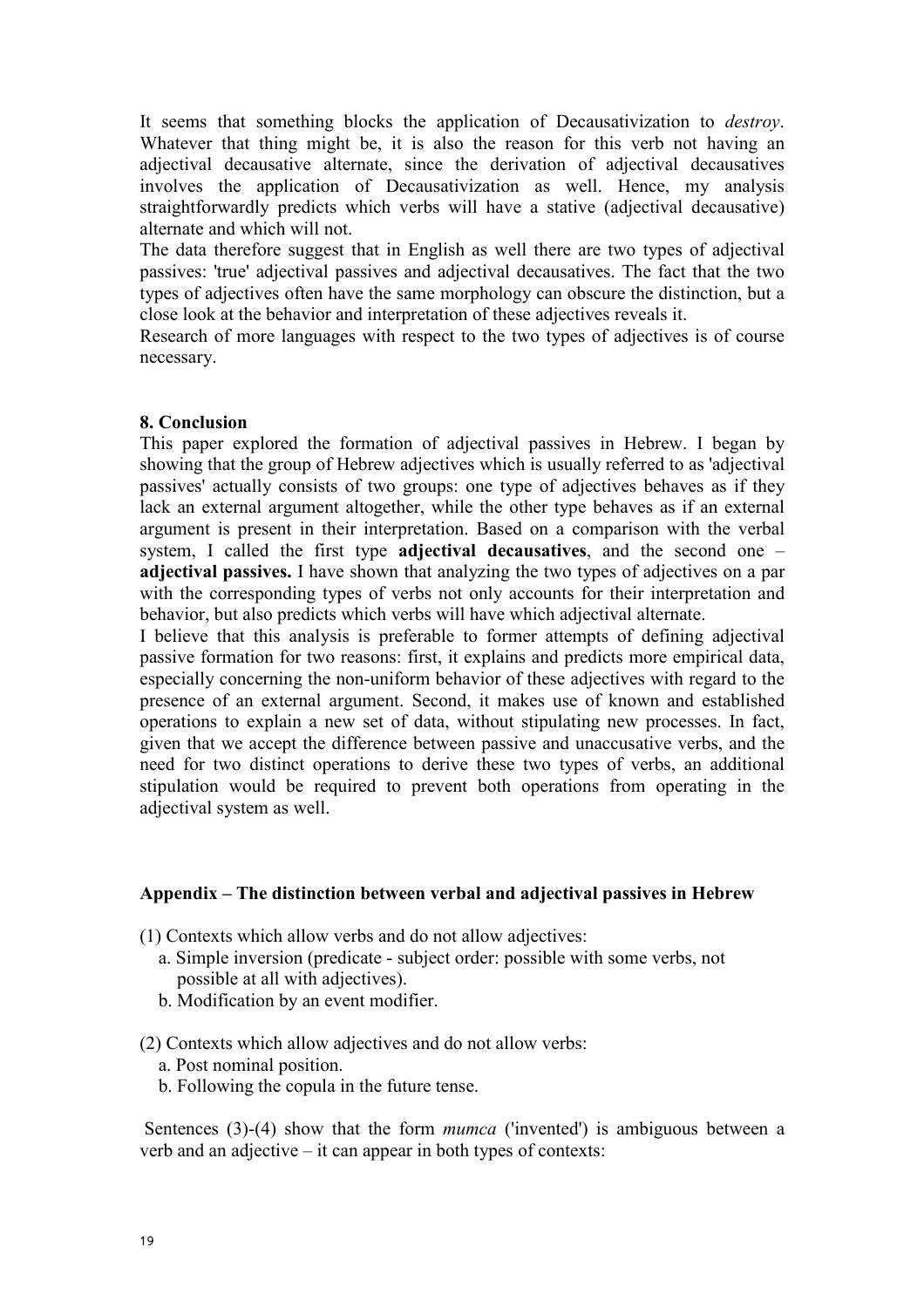- (3)a. mumca'im xamiša patentin be-yom ba-maxon ha-ze. (are) invented five patents in-day in-the-institution the-this 'Five patents are invented each day in this institution.'
	- $b.$  sisma'ot xadašot mumca'ot pa'amayim be-šavu'a. passwords new (are) invented twice in-week 'New passwords are invented twice a week.'
- (4)a. ha-iton ha-ze lo mefarsem uvdot mumca'ot. the-paper the-this not publish facts invented 'This paper doesn't publish invented (made-up) facts.'
	- b. yeš li hargaša še-hateruc šelo yihye mumca. there is to+me feeling that-the-excuse his will+be invented 'I have a feeling that his excuse will be a fabrication.'

The sentences in (5) show that *hafux* ('inside-out, inverted') is an adjective:

- $(5)a. *hafuxot$  xames xulcot ba-megera ha-zot. inverted (inside-out) five shirts in-the-drawer the-this
	- b.  $*ha$ -xulcot ha-ele hafuxot pa'amayim be-šavu'a. the-shirts the-these inverted (inside-out) twice in-week
	- c. maks tamid holex im xulca hafuxa. Max always walks with shirt inside-out
	- d. maxar ha-xulca šel maks tihiye hafuxa. tomorrow the+shirt of Max will+be inside-out

Additional diagnostics are given in Doron (2000).

### **References**

- Anagnostopoulou, E. (2003). 'Participles and Voice'. In Perfect Explorations, Artemis Alexiadou, Monika Rathert and Arnim von Stechow (eds.), 1-36. Berlin: Mouton de Gruyter.
- Burzio, L. (1986). Italian Syntax. A Government-Binding Approach. Reidel, **Dordrecht**

Chierciha, G. (1989). 'A Semantics for Unaccusatives and its Syntactic Consequences', in A. Alexiadou, E. Anagnostopoulou and M. Everaert (eds.), The Unaccusativity Puzzle: Studies on the Syntax-Lexicon Interface, 60-84. Oxford University Press, 2004.

- Chierchia, G. (1995). 'The Variability of Impersonal Subjects', in E. Bach, E. Jelinek, A. Kratzer and B. Partee (eds.), Quantification in Natural Language, 107-143. Kluwer, Dordrecht.
- Cinque, G. (1990). 'Ergative Adjectives and the Lexicalist Hypothesis'. Natural Language and Linguistic Theory, 8. 1-39.
- Doron, E. (2000). 'Habeynoni Hasavil' ('The Passive Participle'). Balshanut Ivrit ('Hebrew Linguistics'), 47. 39-62.
- Doron, E. (2003). 'Agency and Voice: the Semantics of the Semitic Templates'. Natural Language Semantics, 11. 1-67.
- Dubinsky, S. and R. Simango, (1996). 'Passive and Stative in Chichewa: Evidence for Modular Distinctions in Grammar'. Language, 72. 749-781.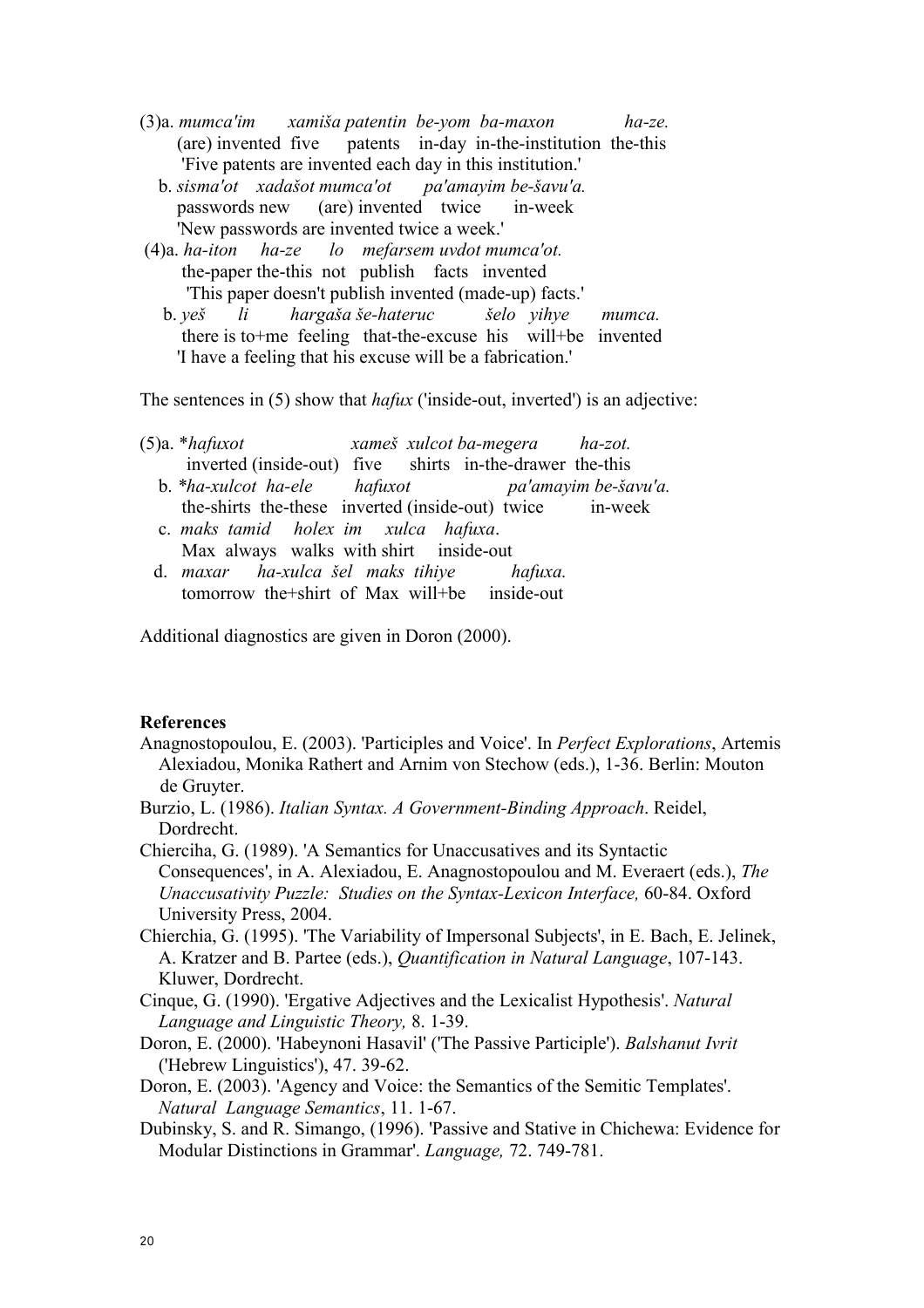- Embick, D. (2004). 'On the Structure of Resultative Participles in English'. Linguistic Inquiry, 35:3. 355-392.
- Fox, D. and Y. Grodzinsky, (1998). 'Children's Passive: a View from the By-phrase', Linguistic Inquiry, 29:2. 311-332.
- Friedemann, M.A. (2000). 'Worry is not Preoccuper'. Handout, Utrecht Discussion Group.

Grimshaw, J. (1990) Argument Structure, MIT Press, Cambridge, Mass

- Halle, M. and A. Marantz (1993). 'Distributed Morphology and the Pieces of Inflection', in K. Hale and S.J. Keyser (eds.), The View from Building 20. MIT Press, Cambridge. 111-176.
- Halle, M. and A. Marantz (1994). 'Some Key Features of Distributed Morphology', in A. Carnie and H. Harley (eds.), MITPWL 21: Papers on Phonology and Morphology. MITWPL, Cambridge. 275-288.
- Horvath, J. and T. Siloni (2003). 'Against the Little-v Hypothesis'. Proceedings of IATL 19.
- Horvath, J. and T. Siloni (2005). 'Adjectival Passives: Active Lexicon'. Ms. Tel –Aviv University.
- Kratzer, A. (2000). 'Building Statives'. Berkeley Linguistic Society 26.
- Landau, I. (2002). 'A Typology of Psych Passives'. In Hirotani, M. (ed.), Proceedings of the 32<sup>nd</sup> Conference of the North Eastern Linguistic Society, GLSA, UMASS, Amherst. 271-286.
- Lasnik, H. (1988). 'Subjects and the Theta-Criterion'. Natural Language and Linguistic Theory, 6. 1-17.
- Levin, B. and M. Rappaport (1986) 'The Formation of Adjectival Passives', Linguistic Inquiry, 17. 623-661.
- Levin B. and M. Rappaport Hovav (1995). Unaccusativity: At the syntax-lexical semantic interface, Cambridge, MA: MIT Press.
- Marantz, A. (1997). 'No Escape from Syntax: Don't Try Morphological Analysis in the Privacy of Your Own Lexicon', in A. Dimitriadis et al. (eds.), UPenn Working Papers in Linguistics 4.2, Proceedings of the  $21<sup>st</sup>$  Annual Penn Linguistics Colloquium, Philadelphia, 201-225.

Marantz, A. (2000). 'Reconstructing the Lexical Domain with a Single Generative Engine'. ms., MIT.

Marelj, M. (2004). Middles, Ph.D. diss., Utrecht Institute of Linguistics, OTS.

 Pesetsky, D.M. (1995) Zero Syntax: Experiencer and Cascades , MIT Press, Cambridge Mass.

Pustejovsky, J. (1991). 'The Syntax of Event Structure', Cognition, 41, 47-81.

Reinhart, T. (1996) 'Syntactic Effects of Lexical Operations: Reflexives and Unaccusatives', OTS working papers.

- Reinhart, T. (2000). 'The Theta System: Syntactic Realization of Verbal Concepts', OTS working papers in linguistics, 00,01/TL.
- Reinhart, T. (2002). 'The Theta System an Overview'. Theoretical Linguistics, 28:3, 229-290.
- Reinhart, T. and T. Siloni (2005). 'The Lexicon-Syntax Parameter: Reflexivization and Other Arity Operations', Linguistic Inquiry, 36:3, 389-436.
- Siloni, T. (2002). 'Active Lexicon'. Theoretical Linguistics, 28:3, 383-400.
- Siloni, T. (to appear). 'Al Binyan Hitpa'el' (In Hebrew).
- Wasow, T. (1977). 'Transformations and the lexicon'. In P. Culicover, T. Wasow and A. Akmajian (eds.). Formal syntax, 327-360. New York: Academic Press. Williams, E. (1985). 'PRO and Subject of NP'. Natural Language and Linguistic